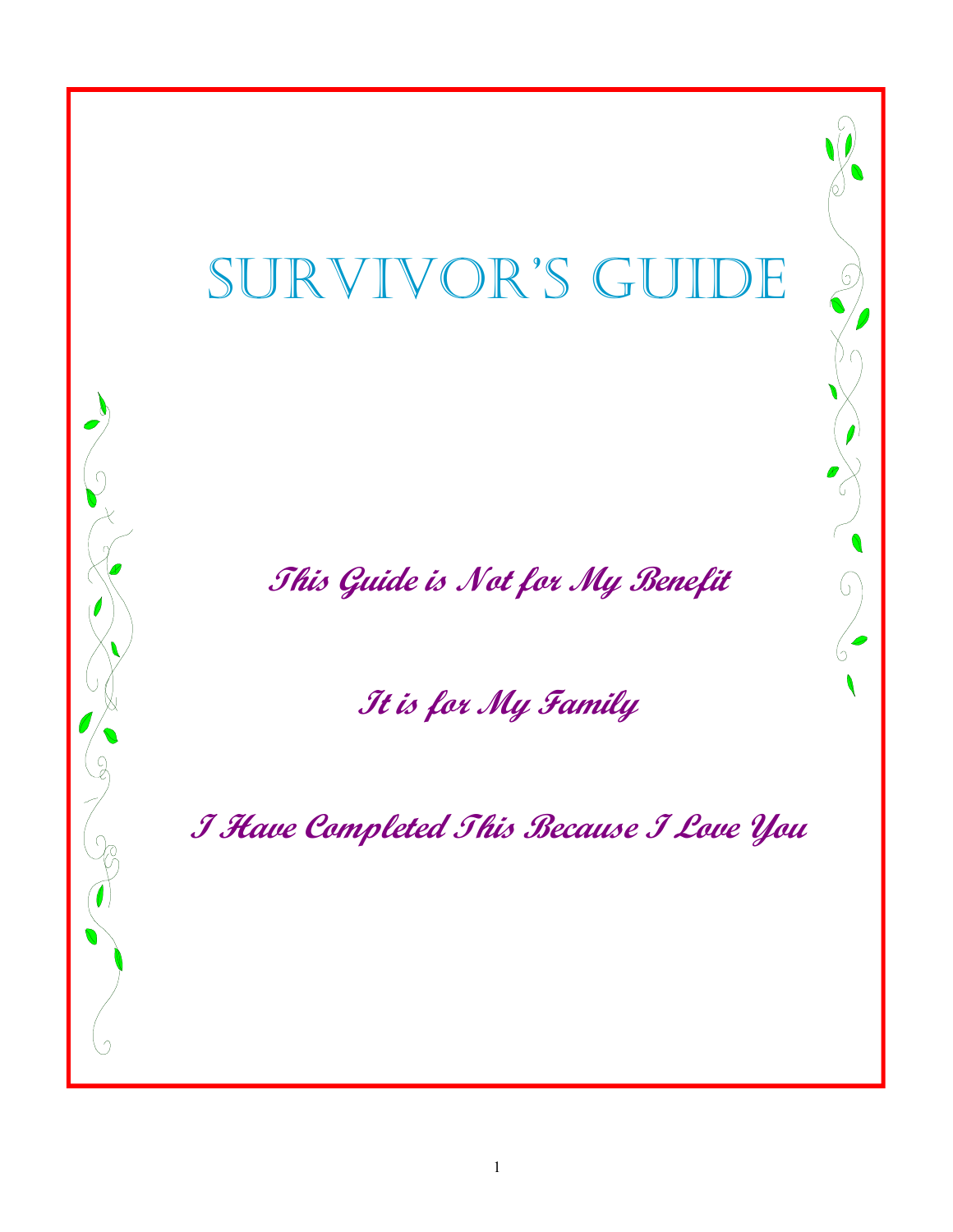# **Table of Contents**

| Take Time Now to Plan                          | 3  |
|------------------------------------------------|----|
| <b>Location of Records Checklist</b>           | 4  |
| Family Records and Information                 | 6  |
| Wills and Safe Deposit Boxes                   | 7  |
| <b>Insurance and Annuities</b>                 | 8  |
| Benefits Available Upon My/Spouse's Death      | 11 |
| Sources of Immediate Cash                      | 14 |
| <b>Trusts and Real Estate Information</b>      | 15 |
| <b>Financial Assets</b>                        | 17 |
| Business, Farm or Other Enterprise Information | 18 |
| Personal Effects                               | 20 |
| <b>Funeral and Burial Preferences</b>          | 22 |
| Obituary Information                           | 26 |
| People to Notify                               | 27 |
| Additional Instructions and Information        | 29 |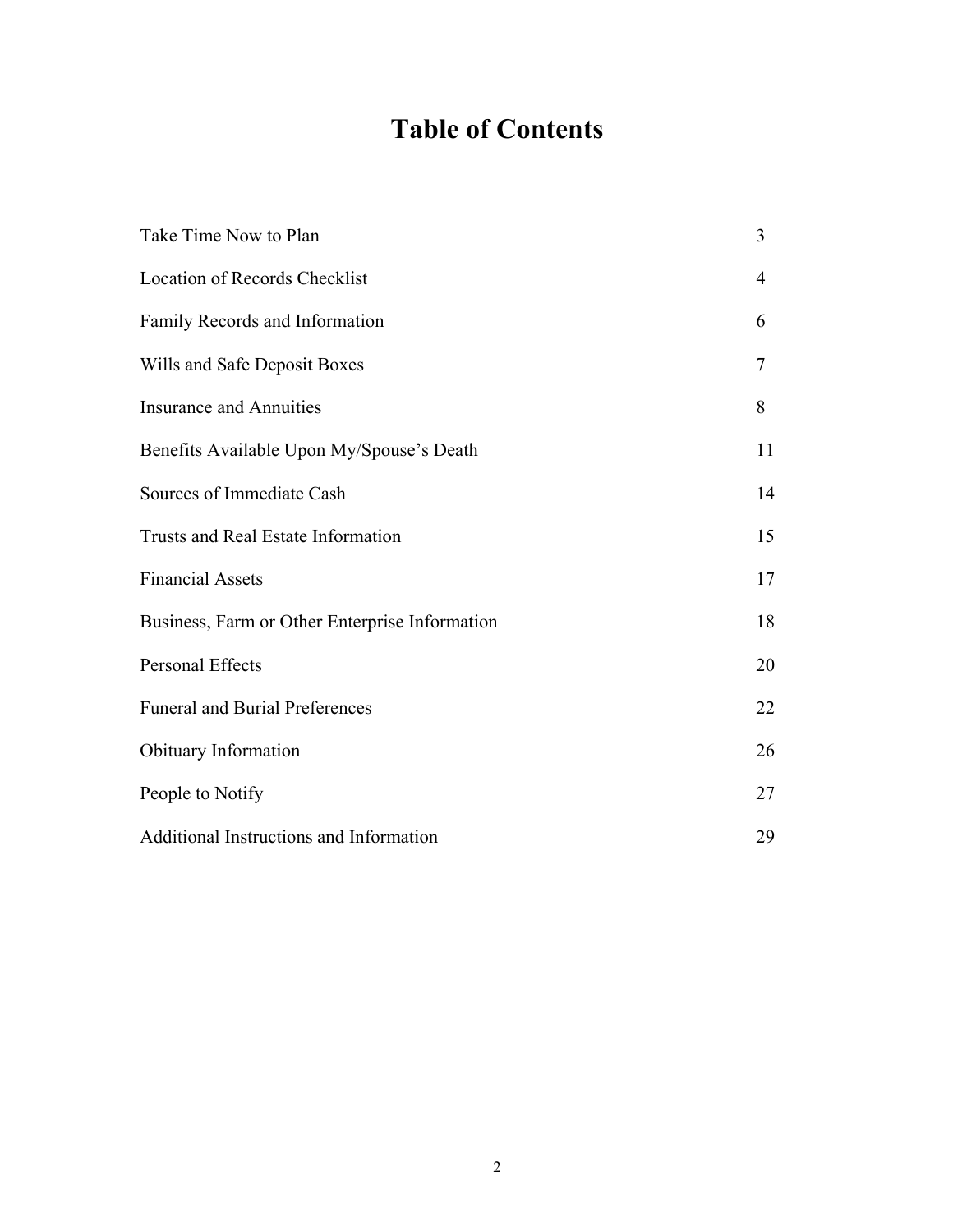# Take Time Now to Plan

Each member makes a valuable contribution to the family - - but when a family member dies, how do the survivors cope?

The purpose of *Survivor's Guide: Take Time Now to Plan,* is to motivate you to make plans for an orderly transition. Eventually, someone will have to handle your affairs without you. Please sit down and complete *Survivor's Guide: Take Time Now to Plan.* Preparation will ease the burden of your survivors.

We recommend that you give adequate consideration to matters such as:

- What funeral arrangements would you prefer?
- What will be the state of the family's finances if you die? If your spouse/partner dies?
- Where would be the most practical place for the survivor(s) to live?
- Specifically, who could be helpful to the survivor(s) in making major decisions?
- What benefits will the survivor(s) be eligible for?
- What records are needed to apply for those benefits, and where are they located?

• If you own a business, farm, or other enterprise, what should be done with it upon your death?

• What arrangements should be made for the care of dependent children in the event of simultaneous death of the parents?

Please take the time to plan now while it is just a chore, and not an additional burden later to those you leave behind. The death of a loved one is excruciating enough without the responsibilities of settling their affairs. Make the arrangements and assemble the documents that will at least make the financial and legal arrangements as simple as possible.

This publication provides a convenient place to list those arrangements and to record where valuable documents are kept. You will undoubtedly want to talk with an attorney, your life insurance agent, and other financial advisors to help assemble your affairs. You will want to make sure that both you and your spouse/partner have valid wills, that your life insurance program is adequate for the financial needs of your family, and that federal estate taxes will be held to a minimum.

Take the time to record your information here now. It is a caring way to help your family through what will be one of the most trying periods of their lives.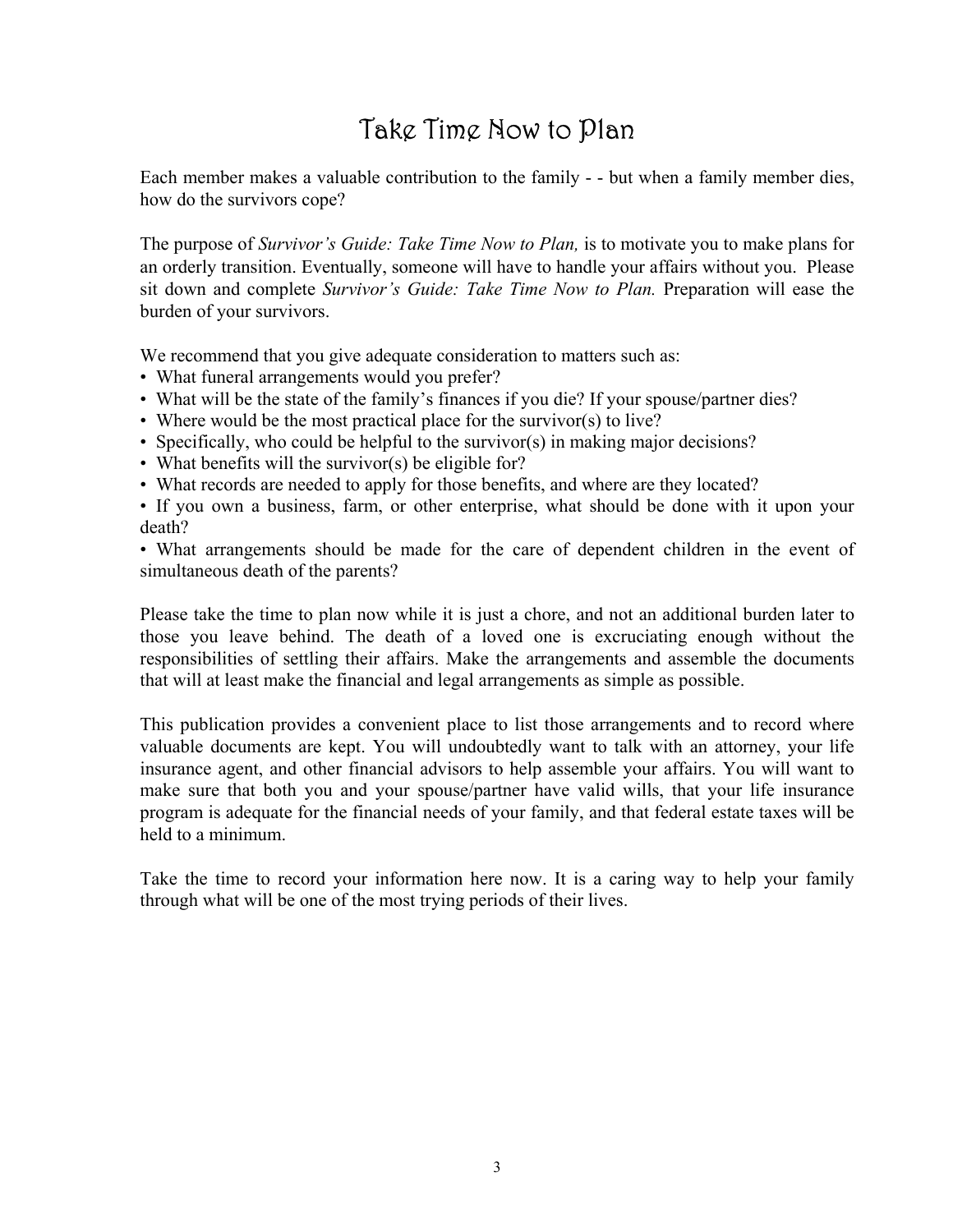# Location of Important Papgrs

| Adoption certificates                                                             |
|-----------------------------------------------------------------------------------|
| Annuities                                                                         |
|                                                                                   |
|                                                                                   |
| Birth certificates                                                                |
|                                                                                   |
| Business agreements or contracts                                                  |
|                                                                                   |
|                                                                                   |
|                                                                                   |
|                                                                                   |
| Divorce Documentation                                                             |
| Drivers Licenses                                                                  |
| Federal and State Income Tax Returns                                              |
| Fraternal and trade societies with benefits provided____________________________  |
|                                                                                   |
|                                                                                   |
| List of people to whom you owe money, and terms__________________________________ |
| List of people who owe money to you, with notes                                   |
|                                                                                   |
|                                                                                   |
| Medical records                                                                   |
| Military service records, including serial number ______________________________  |
| Mutual funds                                                                      |
|                                                                                   |
|                                                                                   |
|                                                                                   |
|                                                                                   |
|                                                                                   |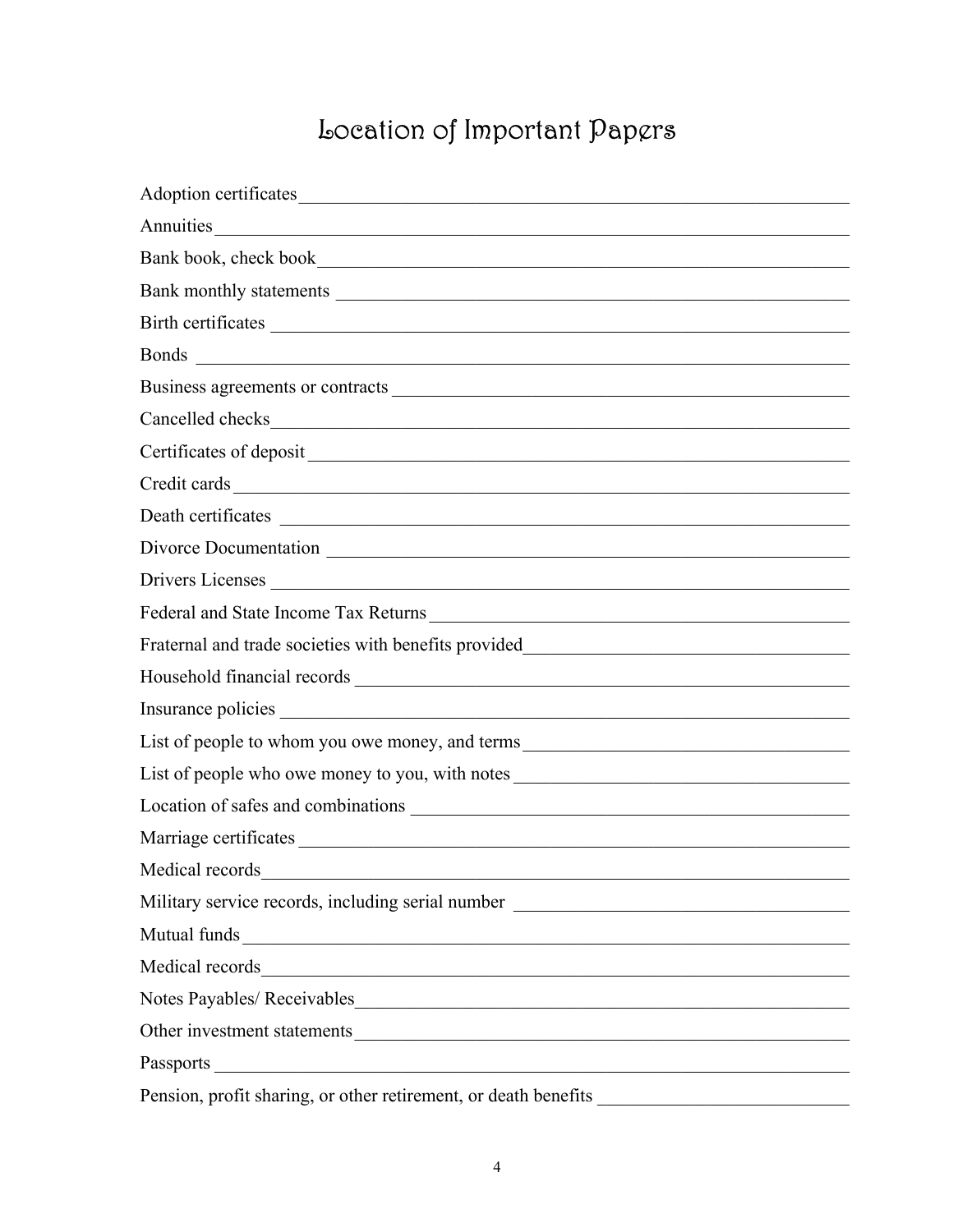# Location of Important Papers (continued)

| Software passwords, codes                |
|------------------------------------------|
| Stock, Bonds and Securities certificates |
|                                          |
|                                          |
|                                          |
|                                          |
| Other                                    |
|                                          |
|                                          |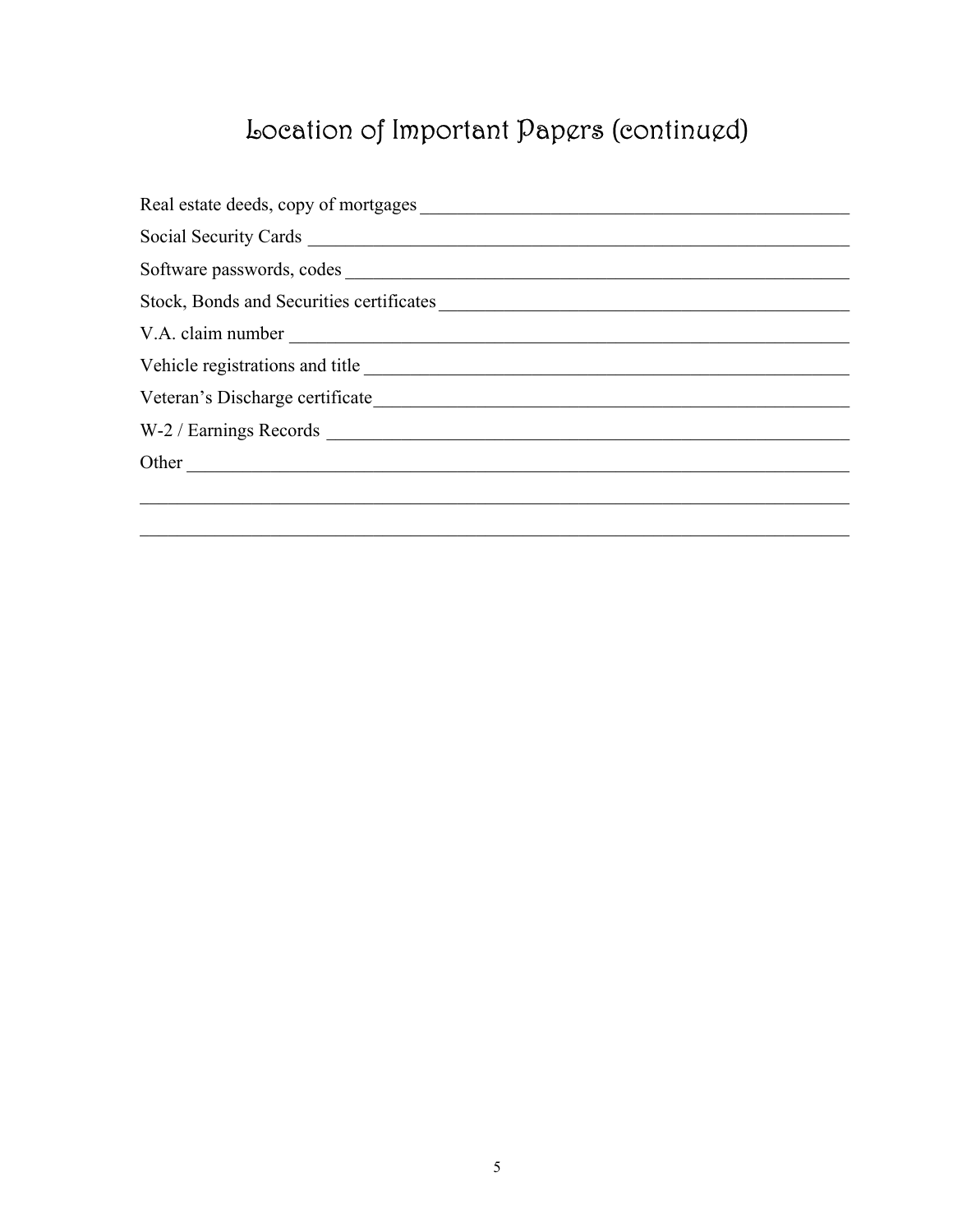# Family Records and Information

| <b>About the Family</b>                                                                                                                 |
|-----------------------------------------------------------------------------------------------------------------------------------------|
|                                                                                                                                         |
|                                                                                                                                         |
|                                                                                                                                         |
|                                                                                                                                         |
| Children (full name, place and date of birth):                                                                                          |
|                                                                                                                                         |
|                                                                                                                                         |
|                                                                                                                                         |
| Other Family (full name, place and date of birth):<br>,我们也不能在这里的人,我们也不能在这里的人,我们也不能在这里的人,我们也不能在这里的人,我们也不能在这里的人,我们也不能在这里的人,我们也不能在这里的人,我们也 |
|                                                                                                                                         |
| <b>Family Records Location</b>                                                                                                          |
|                                                                                                                                         |
|                                                                                                                                         |
|                                                                                                                                         |
|                                                                                                                                         |

\* For simplicity, the term "spouse" will be used throughout the remainder of the text.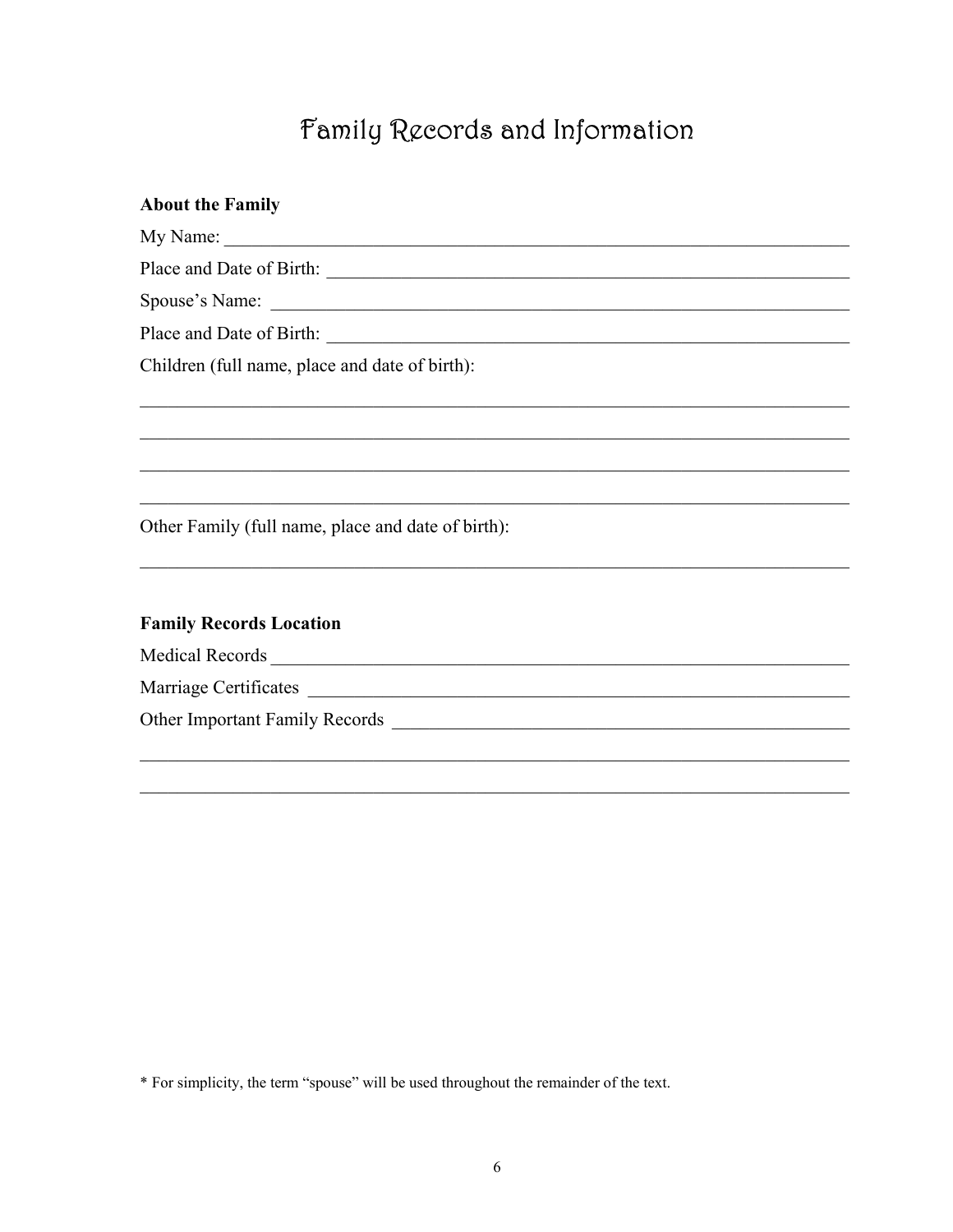### Wills and Safe Deposit Boxes

#### **Wills/ Trusts**

- $\Box$  I have a will/trust.
- $\Box$  I do not have a will/trust. (NOTE: if you checked this box, you have an important duty to perform, now.)

 $\mathcal{L}_\mathcal{L} = \{ \mathcal{L}_\mathcal{L} = \{ \mathcal{L}_\mathcal{L} = \{ \mathcal{L}_\mathcal{L} = \{ \mathcal{L}_\mathcal{L} = \{ \mathcal{L}_\mathcal{L} = \{ \mathcal{L}_\mathcal{L} = \{ \mathcal{L}_\mathcal{L} = \{ \mathcal{L}_\mathcal{L} = \{ \mathcal{L}_\mathcal{L} = \{ \mathcal{L}_\mathcal{L} = \{ \mathcal{L}_\mathcal{L} = \{ \mathcal{L}_\mathcal{L} = \{ \mathcal{L}_\mathcal{L} = \{ \mathcal{L}_\mathcal{$ 

 $\mathcal{L}_\mathcal{L} = \{ \mathcal{L}_\mathcal{L} = \{ \mathcal{L}_\mathcal{L} = \{ \mathcal{L}_\mathcal{L} = \{ \mathcal{L}_\mathcal{L} = \{ \mathcal{L}_\mathcal{L} = \{ \mathcal{L}_\mathcal{L} = \{ \mathcal{L}_\mathcal{L} = \{ \mathcal{L}_\mathcal{L} = \{ \mathcal{L}_\mathcal{L} = \{ \mathcal{L}_\mathcal{L} = \{ \mathcal{L}_\mathcal{L} = \{ \mathcal{L}_\mathcal{L} = \{ \mathcal{L}_\mathcal{L} = \{ \mathcal{L}_\mathcal{$ 

 $\mathcal{L}_\mathcal{L} = \{ \mathcal{L}_\mathcal{L} = \{ \mathcal{L}_\mathcal{L} = \{ \mathcal{L}_\mathcal{L} = \{ \mathcal{L}_\mathcal{L} = \{ \mathcal{L}_\mathcal{L} = \{ \mathcal{L}_\mathcal{L} = \{ \mathcal{L}_\mathcal{L} = \{ \mathcal{L}_\mathcal{L} = \{ \mathcal{L}_\mathcal{L} = \{ \mathcal{L}_\mathcal{L} = \{ \mathcal{L}_\mathcal{L} = \{ \mathcal{L}_\mathcal{L} = \{ \mathcal{L}_\mathcal{L} = \{ \mathcal{L}_\mathcal{$ 

Original and copies of my will/trust are located at:\_\_\_\_\_\_\_\_\_\_\_\_\_\_\_\_\_\_\_\_\_\_\_\_\_\_\_\_\_

Executor's name, address, and telephone number

Name of Attorney, address, and telephone number\_\_\_\_\_\_\_\_\_\_\_\_\_\_\_\_\_\_\_\_\_\_\_\_\_\_\_\_\_\_\_\_\_\_

#### **Safe deposit boxes**

- $\Box$  I do not have a safety deposit box
- $\Box$  It is held in my name only
- $\Box$  It is held jointly with

#### Box number

Name and location of bank

 $Location(s)$  of keys $\overline{\phantom{a}}$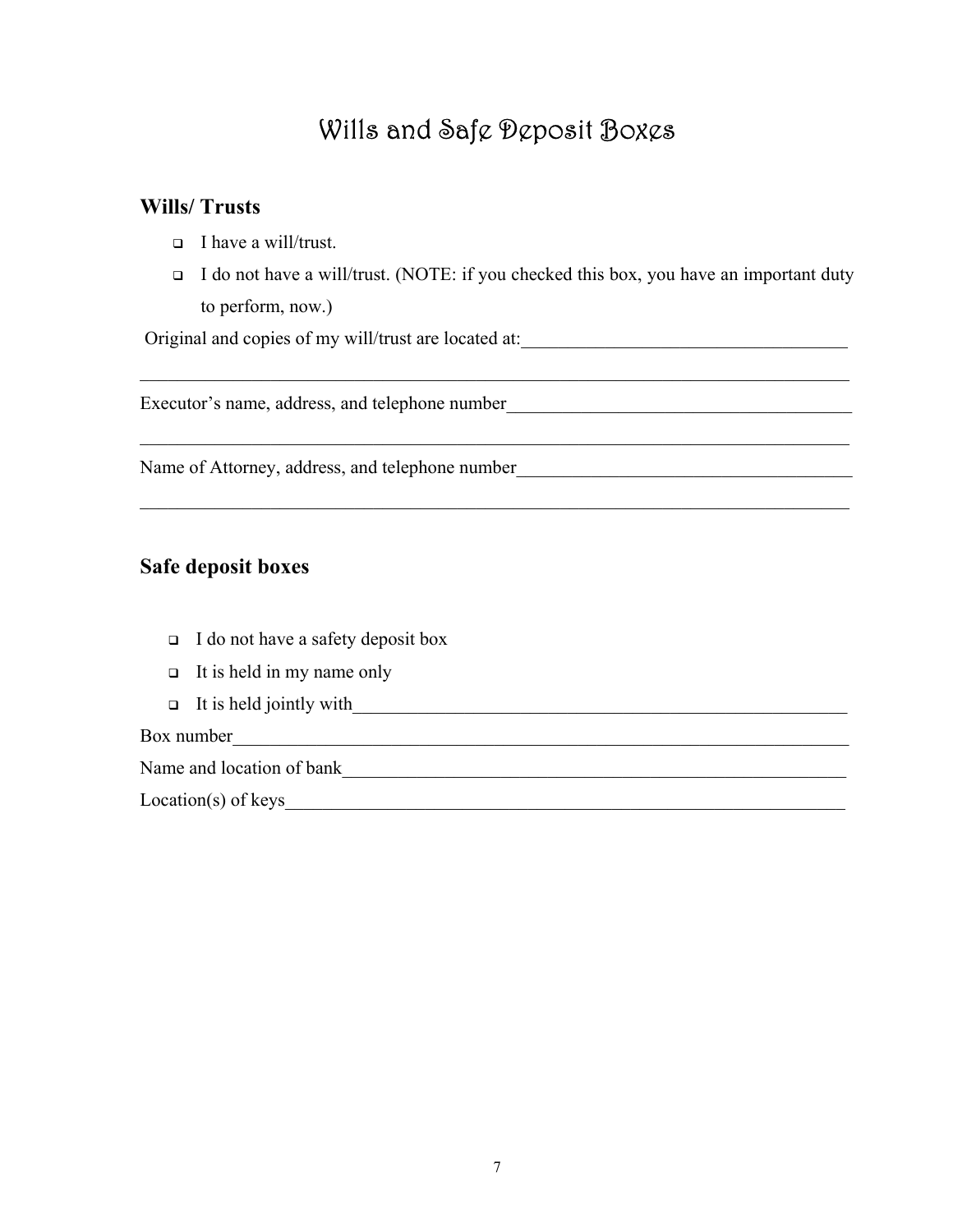# Insurance and Annuities

#### **Life Insurance**

I have the following life  $&$  Life/long-term care insurance policies:

|                                                                                                             | <b>Insurance Company</b> Policy # | Owner | <b>Face Value Beneficiary</b> |                    |
|-------------------------------------------------------------------------------------------------------------|-----------------------------------|-------|-------------------------------|--------------------|
|                                                                                                             |                                   |       |                               |                    |
|                                                                                                             |                                   |       |                               |                    |
|                                                                                                             |                                   |       |                               |                    |
| * If any policies listed are survivorships (last-to-die) plans, it is also important to notify the insurer. |                                   |       |                               |                    |
| Other Family Members:                                                                                       |                                   |       |                               |                    |
| <b>Insurance Company</b> Policy #                                                                           |                                   |       | <b>Face Value</b>             | <b>Beneficiary</b> |
|                                                                                                             |                                   |       |                               |                    |
|                                                                                                             |                                   |       |                               |                    |
|                                                                                                             |                                   |       |                               |                    |
|                                                                                                             |                                   |       |                               |                    |
|                                                                                                             |                                   |       |                               |                    |
|                                                                                                             |                                   |       |                               |                    |
|                                                                                                             |                                   |       |                               |                    |
|                                                                                                             |                                   |       |                               |                    |
| <b>Government Life Insurance</b>                                                                            |                                   |       |                               |                    |
|                                                                                                             |                                   |       |                               |                    |
| <u> 1989 - Johann John Stein, mars an deus Amerikaansk kommunister (</u>                                    |                                   |       |                               |                    |
| My serial number was                                                                                        |                                   |       |                               |                    |
| The status of my government life insurance is as follows (expired or still in force; face                   |                                   |       |                               |                    |
|                                                                                                             |                                   |       |                               |                    |
| amount):                                                                                                    |                                   |       |                               |                    |
|                                                                                                             |                                   |       |                               |                    |
| The policy is located at                                                                                    |                                   |       |                               |                    |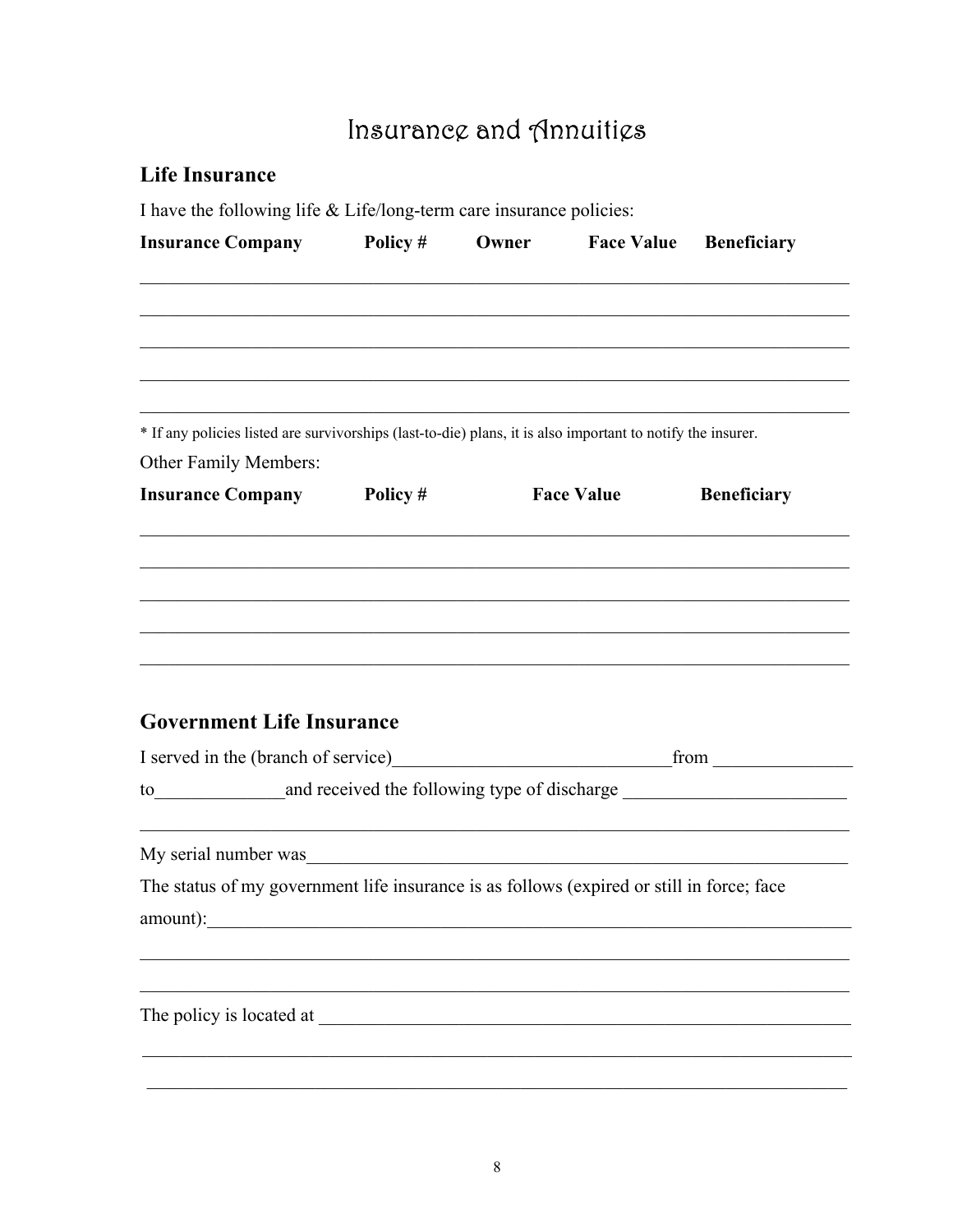### Insurance and Annuities (continued)

 $\mathcal{L}_\text{max}$  , and the contribution of the contribution of the contribution of the contribution of the contribution of the contribution of the contribution of the contribution of the contribution of the contribution of t

 $\mathcal{L}_\mathcal{L} = \{ \mathcal{L}_\mathcal{L} = \{ \mathcal{L}_\mathcal{L} = \{ \mathcal{L}_\mathcal{L} = \{ \mathcal{L}_\mathcal{L} = \{ \mathcal{L}_\mathcal{L} = \{ \mathcal{L}_\mathcal{L} = \{ \mathcal{L}_\mathcal{L} = \{ \mathcal{L}_\mathcal{L} = \{ \mathcal{L}_\mathcal{L} = \{ \mathcal{L}_\mathcal{L} = \{ \mathcal{L}_\mathcal{L} = \{ \mathcal{L}_\mathcal{L} = \{ \mathcal{L}_\mathcal{L} = \{ \mathcal{L}_\mathcal{$ 

 $\mathcal{L}_\text{max}$  , and the contribution of the contribution of the contribution of the contribution of the contribution of the contribution of the contribution of the contribution of the contribution of the contribution of t

 $\mathcal{L}_\mathcal{L} = \{ \mathcal{L}_\mathcal{L} = \{ \mathcal{L}_\mathcal{L} = \{ \mathcal{L}_\mathcal{L} = \{ \mathcal{L}_\mathcal{L} = \{ \mathcal{L}_\mathcal{L} = \{ \mathcal{L}_\mathcal{L} = \{ \mathcal{L}_\mathcal{L} = \{ \mathcal{L}_\mathcal{L} = \{ \mathcal{L}_\mathcal{L} = \{ \mathcal{L}_\mathcal{L} = \{ \mathcal{L}_\mathcal{L} = \{ \mathcal{L}_\mathcal{L} = \{ \mathcal{L}_\mathcal{L} = \{ \mathcal{L}_\mathcal{$ 

 $\mathcal{L}_\mathcal{L} = \{ \mathcal{L}_\mathcal{L} = \{ \mathcal{L}_\mathcal{L} = \{ \mathcal{L}_\mathcal{L} = \{ \mathcal{L}_\mathcal{L} = \{ \mathcal{L}_\mathcal{L} = \{ \mathcal{L}_\mathcal{L} = \{ \mathcal{L}_\mathcal{L} = \{ \mathcal{L}_\mathcal{L} = \{ \mathcal{L}_\mathcal{L} = \{ \mathcal{L}_\mathcal{L} = \{ \mathcal{L}_\mathcal{L} = \{ \mathcal{L}_\mathcal{L} = \{ \mathcal{L}_\mathcal{L} = \{ \mathcal{L}_\mathcal{$ 

#### **Other Government sources**

My Family will be eligible for those benefits, which are checked and described below:

- □ Railroad Retirement
- Civil Service
- Active military of veterans' service-connected death
- Veterans' non-service-connected death
- $\Box$  Benefits because of my employment by state of local government

My V.A. Claim number is:\_\_\_\_\_\_\_\_\_\_\_\_\_\_\_\_\_\_\_\_\_\_\_\_\_\_\_\_\_\_\_\_\_\_\_\_\_\_\_\_\_\_\_\_\_\_\_\_\_\_\_\_\_\_

Records and documents needed to apply for benefits are located at\_\_\_\_\_\_\_\_\_\_\_\_\_\_\_\_\_\_\_\_\_\_\_

#### **Membership organizations**

Because of my membership in various organizations (union, trade associations, fraternal benefit society, etc.), my survivors may be eligible for certain benefits. The organizations and benefits are as follows:

 $\mathcal{L}_\mathcal{L} = \{ \mathcal{L}_\mathcal{L} = \{ \mathcal{L}_\mathcal{L} = \{ \mathcal{L}_\mathcal{L} = \{ \mathcal{L}_\mathcal{L} = \{ \mathcal{L}_\mathcal{L} = \{ \mathcal{L}_\mathcal{L} = \{ \mathcal{L}_\mathcal{L} = \{ \mathcal{L}_\mathcal{L} = \{ \mathcal{L}_\mathcal{L} = \{ \mathcal{L}_\mathcal{L} = \{ \mathcal{L}_\mathcal{L} = \{ \mathcal{L}_\mathcal{L} = \{ \mathcal{L}_\mathcal{L} = \{ \mathcal{L}_\mathcal{$ 

 $\mathcal{L}_\mathcal{L} = \{ \mathcal{L}_\mathcal{L} = \{ \mathcal{L}_\mathcal{L} = \{ \mathcal{L}_\mathcal{L} = \{ \mathcal{L}_\mathcal{L} = \{ \mathcal{L}_\mathcal{L} = \{ \mathcal{L}_\mathcal{L} = \{ \mathcal{L}_\mathcal{L} = \{ \mathcal{L}_\mathcal{L} = \{ \mathcal{L}_\mathcal{L} = \{ \mathcal{L}_\mathcal{L} = \{ \mathcal{L}_\mathcal{L} = \{ \mathcal{L}_\mathcal{L} = \{ \mathcal{L}_\mathcal{L} = \{ \mathcal{L}_\mathcal{$ 

 $\mathcal{L}_\text{max}$  , and the contribution of the contribution of the contribution of the contribution of the contribution of the contribution of the contribution of the contribution of the contribution of the contribution of t

 $\mathcal{L}_\mathcal{L} = \{ \mathcal{L}_\mathcal{L} = \{ \mathcal{L}_\mathcal{L} = \{ \mathcal{L}_\mathcal{L} = \{ \mathcal{L}_\mathcal{L} = \{ \mathcal{L}_\mathcal{L} = \{ \mathcal{L}_\mathcal{L} = \{ \mathcal{L}_\mathcal{L} = \{ \mathcal{L}_\mathcal{L} = \{ \mathcal{L}_\mathcal{L} = \{ \mathcal{L}_\mathcal{L} = \{ \mathcal{L}_\mathcal{L} = \{ \mathcal{L}_\mathcal{L} = \{ \mathcal{L}_\mathcal{L} = \{ \mathcal{L}_\mathcal{$ 

 $\mathcal{L}_\mathcal{L} = \{ \mathcal{L}_\mathcal{L} = \{ \mathcal{L}_\mathcal{L} = \{ \mathcal{L}_\mathcal{L} = \{ \mathcal{L}_\mathcal{L} = \{ \mathcal{L}_\mathcal{L} = \{ \mathcal{L}_\mathcal{L} = \{ \mathcal{L}_\mathcal{L} = \{ \mathcal{L}_\mathcal{L} = \{ \mathcal{L}_\mathcal{L} = \{ \mathcal{L}_\mathcal{L} = \{ \mathcal{L}_\mathcal{L} = \{ \mathcal{L}_\mathcal{L} = \{ \mathcal{L}_\mathcal{L} = \{ \mathcal{L}_\mathcal{$ 

 $\mathcal{L}_\mathcal{L} = \{ \mathcal{L}_\mathcal{L} = \{ \mathcal{L}_\mathcal{L} = \{ \mathcal{L}_\mathcal{L} = \{ \mathcal{L}_\mathcal{L} = \{ \mathcal{L}_\mathcal{L} = \{ \mathcal{L}_\mathcal{L} = \{ \mathcal{L}_\mathcal{L} = \{ \mathcal{L}_\mathcal{L} = \{ \mathcal{L}_\mathcal{L} = \{ \mathcal{L}_\mathcal{L} = \{ \mathcal{L}_\mathcal{L} = \{ \mathcal{L}_\mathcal{L} = \{ \mathcal{L}_\mathcal{L} = \{ \mathcal{L}_\mathcal{$ 

 $\mathcal{L}_\mathcal{L} = \{ \mathcal{L}_\mathcal{L} = \{ \mathcal{L}_\mathcal{L} = \{ \mathcal{L}_\mathcal{L} = \{ \mathcal{L}_\mathcal{L} = \{ \mathcal{L}_\mathcal{L} = \{ \mathcal{L}_\mathcal{L} = \{ \mathcal{L}_\mathcal{L} = \{ \mathcal{L}_\mathcal{L} = \{ \mathcal{L}_\mathcal{L} = \{ \mathcal{L}_\mathcal{L} = \{ \mathcal{L}_\mathcal{L} = \{ \mathcal{L}_\mathcal{L} = \{ \mathcal{L}_\mathcal{L} = \{ \mathcal{L}_\mathcal{$ 

| Organization |  |  |
|--------------|--|--|
|              |  |  |

#### **Type of Benefit**

The papers needed to apply for such benefits are located at\_\_\_\_\_\_\_\_\_\_\_\_\_\_\_\_\_\_\_\_\_\_\_\_\_\_\_\_\_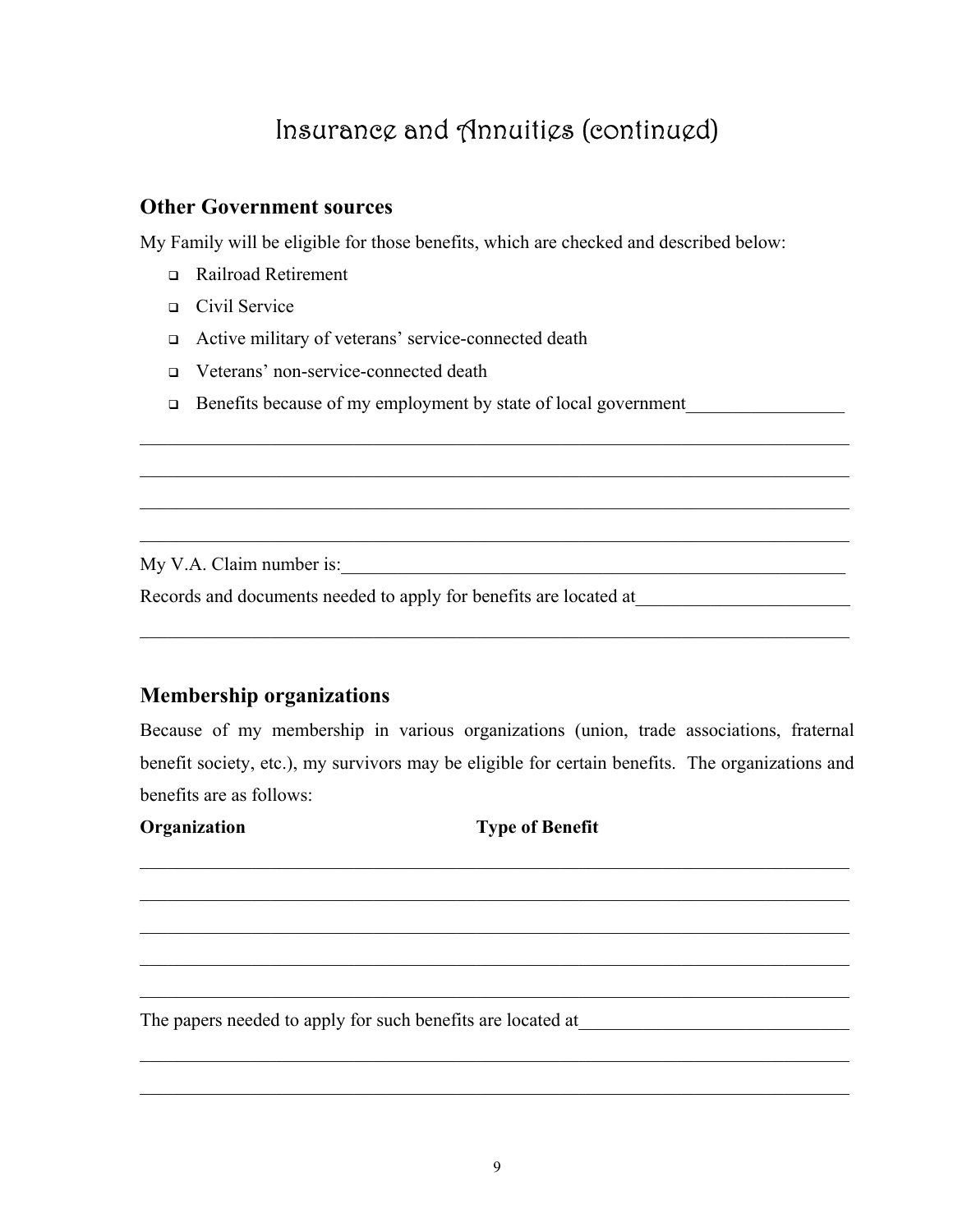## Insurance and Annuities (continued)

#### **Health Insurance**

Our health insurance policies (hospitalization, disability income, accident, long-term care, etc) are as follows:

| <b>Insured</b>                   | <b>Insurance Co.</b> |           | Policy No. Type of Insurance |
|----------------------------------|----------------------|-----------|------------------------------|
|                                  |                      |           |                              |
|                                  |                      |           |                              |
|                                  |                      |           |                              |
| <b>Annuities</b>                 |                      |           |                              |
| We have the following annuities: |                      |           |                              |
| <b>Insurance Co.</b>             | Policy No.           | Annuitant | <b>Beneficiary</b>           |
|                                  |                      |           |                              |
|                                  |                      |           |                              |
|                                  |                      |           |                              |
|                                  |                      |           |                              |
|                                  |                      |           |                              |

#### **Property/casualty insurance**

We have the following typed of insurance (homeowners, automobile, personal liability, business coverages, fire, vehicle, and disability etc.):

| <b>Insurance Co.</b>                                           | Policy No. | <b>Type of Insurance</b> |
|----------------------------------------------------------------|------------|--------------------------|
|                                                                |            |                          |
|                                                                |            |                          |
|                                                                |            |                          |
| Policies for all insurance converges and annuities are located |            |                          |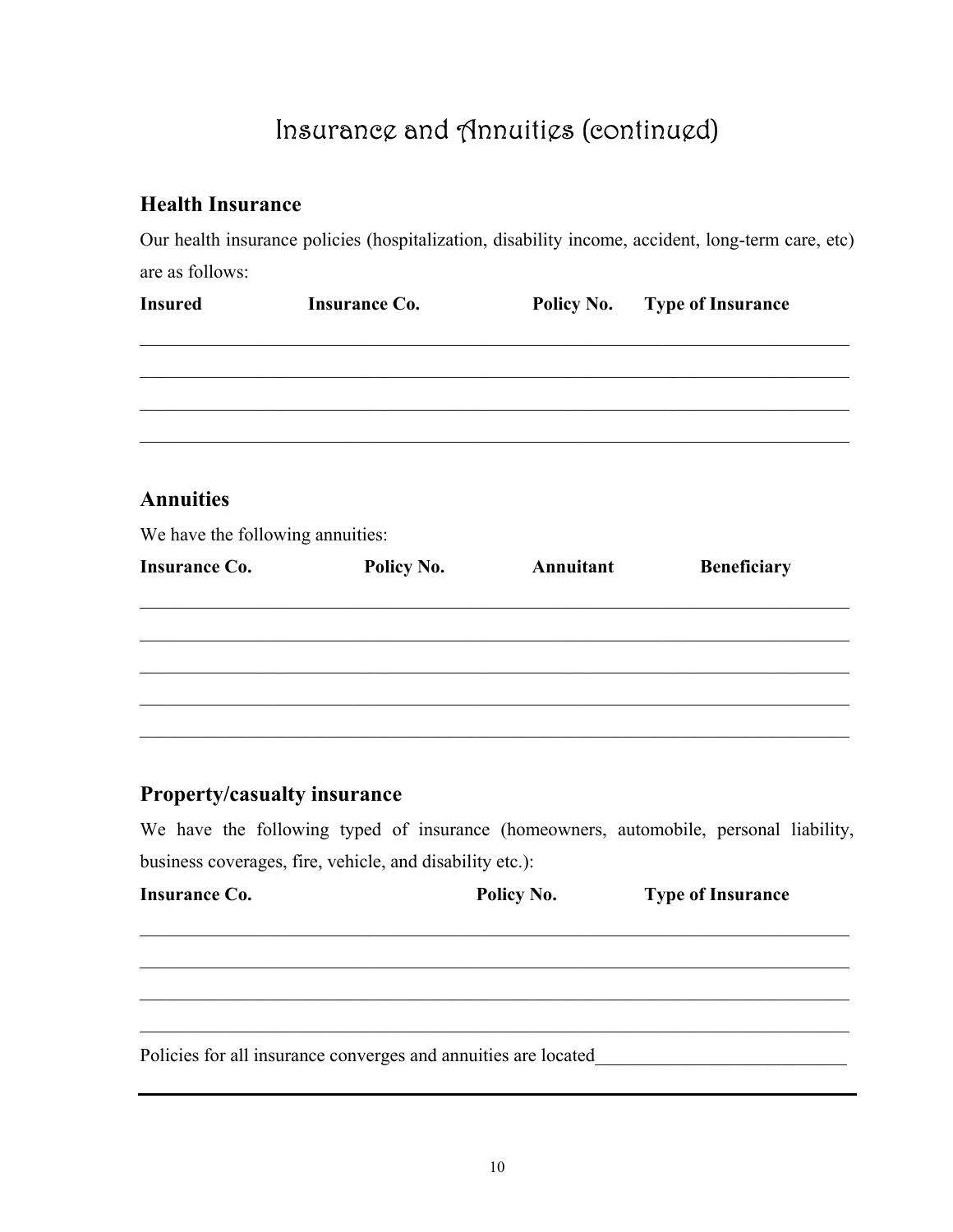# Benefits Available Upon My Death

#### **Available Death Benefits, Present Employer**

My employer is (name, address, telephone number):

My family may be eligible for the following benefits from my employer upon my death.

 $\mathcal{L}_\text{max}$  , and the contribution of the contribution of the contribution of the contribution of the contribution of the contribution of the contribution of the contribution of the contribution of the contribution of t

 $\mathcal{L}_\text{max}$  , and the contribution of the contribution of the contribution of the contribution of the contribution of the contribution of the contribution of the contribution of the contribution of the contribution of t

 $\mathcal{L}_\text{max}$  , and the contribution of the contribution of the contribution of the contribution of the contribution of the contribution of the contribution of the contribution of the contribution of the contribution of t

#### **Check all that apply:**

 Group life insurance Deferred compensation Group health insurance (death benefit) Credit union deposits COBRA continuation coverage Pension (survivors benefits) Profit-sharing plan (survivors benefits) Unpaid salary  $\Box$  Other

If I am killed on the job, additional benefits may be payable to my family from:

 Workmen's compensation Accident travel insurance, common carrier insurance, tickets purchased by credit card Other

#### **Past Employer(s)**

Because of my previous employment there, I have a vested interest in the pension plan or other

 $\mathcal{L}_\text{max}$  , and the contribution of the contribution of the contribution of the contribution of the contribution of the contribution of the contribution of the contribution of the contribution of the contribution of t

 $\mathcal{L}_\text{max}$  , and the contribution of the contribution of the contribution of the contribution of the contribution of the contribution of the contribution of the contribution of the contribution of the contribution of t

 $\mathcal{L}_\text{max}$  , and the contribution of the contribution of the contribution of the contribution of the contribution of the contribution of the contribution of the contribution of the contribution of the contribution of t

 $\mathcal{L}_\text{max}$  , and the contribution of the contribution of the contribution of the contribution of the contribution of the contribution of the contribution of the contribution of the contribution of the contribution of t

 $\mathcal{L}_\text{max}$  , and the contribution of the contribution of the contribution of the contribution of the contribution of the contribution of the contribution of the contribution of the contribution of the contribution of t

benefits at:

Papers needed to apply for benefits are located at: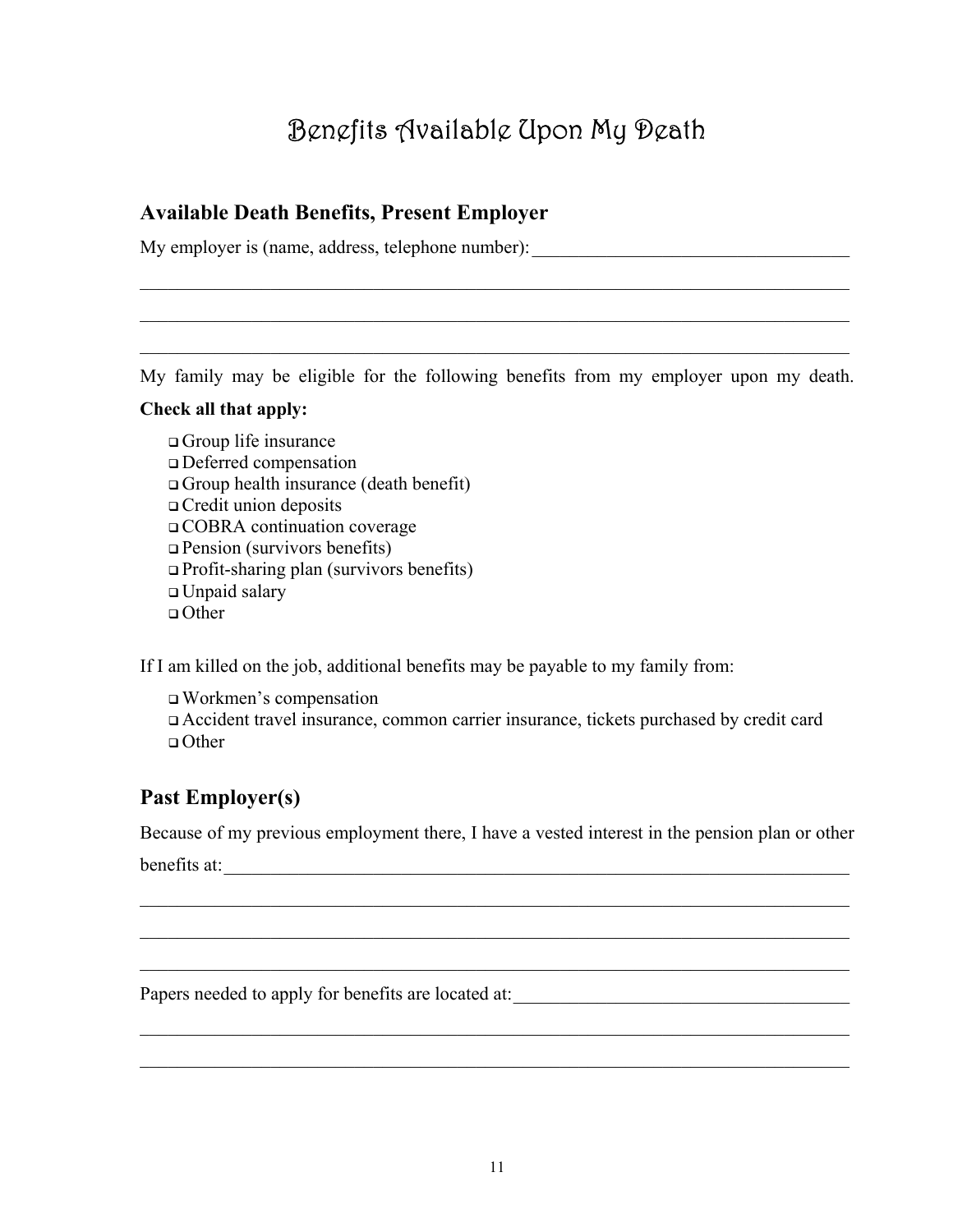# Benefits Available Upon My Spouse's Death

#### **Available Death Benefits, Present Employer**

My employer is (name, address, telephone number):

My family may be eligible for the following benefits from my employer upon my death.

 $\mathcal{L}_\text{max}$  , and the contribution of the contribution of the contribution of the contribution of the contribution of the contribution of the contribution of the contribution of the contribution of the contribution of t

 $\mathcal{L}_\text{max}$  , and the contribution of the contribution of the contribution of the contribution of the contribution of the contribution of the contribution of the contribution of the contribution of the contribution of t

 $\mathcal{L}_\text{max}$  , and the contribution of the contribution of the contribution of the contribution of the contribution of the contribution of the contribution of the contribution of the contribution of the contribution of t

#### **Check all that apply:**

 Group life insurance Deferred compensation Group health insurance (death benefit) Credit union deposits COBRA continuation coverage Pension (survivors benefits) Profit-sharing plan (survivors benefits) Unpaid salary  $\Box$  Other

If I am killed on the job, additional benefits may be payable to my family from:

 Workmen's compensation Accident travel insurance, common carrier insurance, tickets purchased by credit card Other

#### **Past Employer(s)**

Because of my previous employment there, I have a vested interest in the pension plan or other

 $\mathcal{L}_\text{max}$  , and the contribution of the contribution of the contribution of the contribution of the contribution of the contribution of the contribution of the contribution of the contribution of the contribution of t

 $\mathcal{L}_\text{max}$  , and the contribution of the contribution of the contribution of the contribution of the contribution of the contribution of the contribution of the contribution of the contribution of the contribution of t

 $\mathcal{L}_\text{max}$  , and the contribution of the contribution of the contribution of the contribution of the contribution of the contribution of the contribution of the contribution of the contribution of the contribution of t

 $\mathcal{L}_\text{max}$  , and the contribution of the contribution of the contribution of the contribution of the contribution of the contribution of the contribution of the contribution of the contribution of the contribution of t

 $\mathcal{L}_\text{max}$  , and the contribution of the contribution of the contribution of the contribution of the contribution of the contribution of the contribution of the contribution of the contribution of the contribution of t

benefits at:

Papers needed to apply for benefits are located at: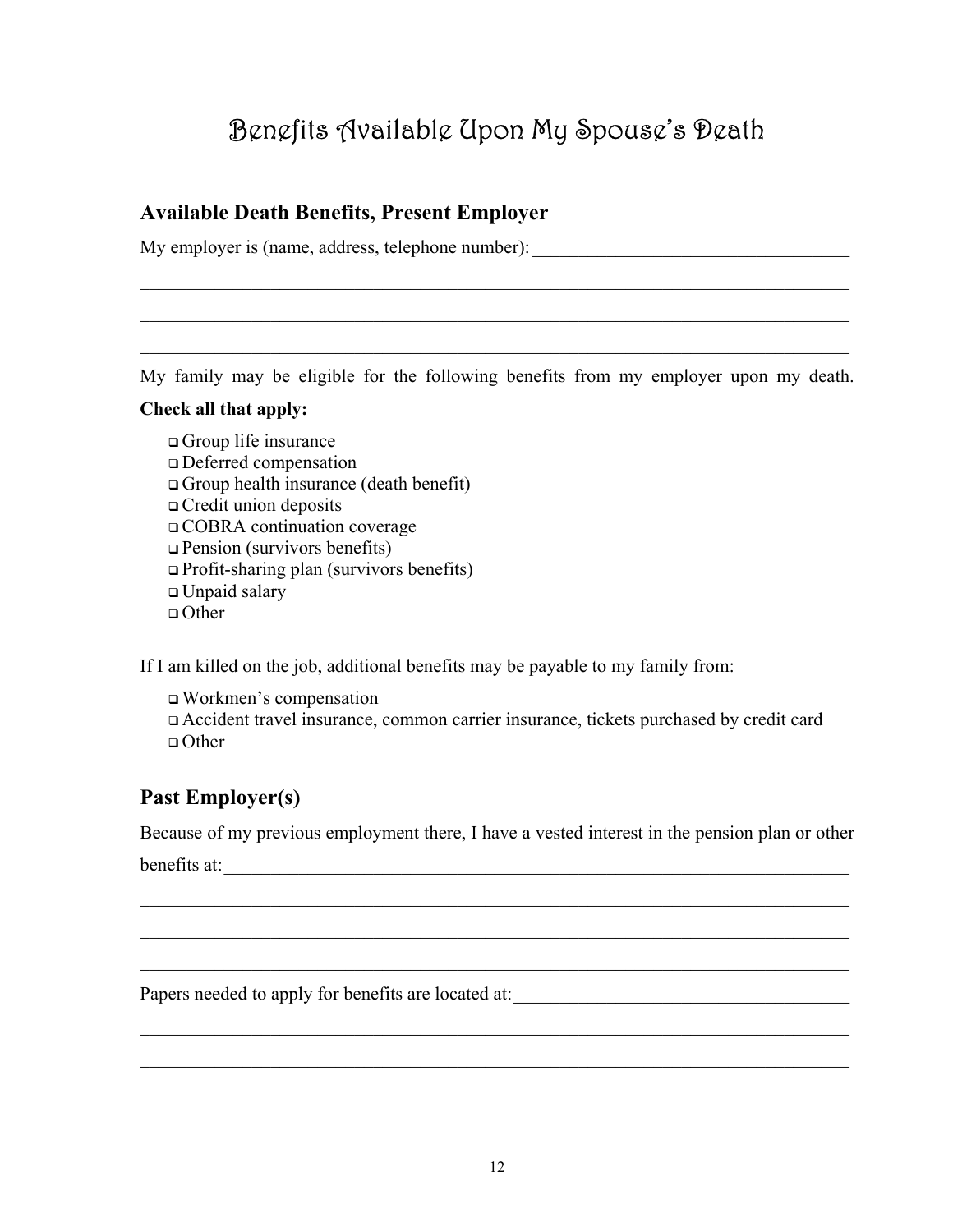### Social Security

The Social Security Administration offers a variety of benefits. Call 1-800-772-1213 for help in calculating the dollar amounts below, and for complete details on all Social Security Benefits.

A lump sum burial benefit of \$255 may be payable to my spouse or children.

Social Security may provide my spouse, ex-spouse, and/or children a monthly benefit of

 $\frac{\sqrt{2}}{2}$ 

My Social Security number: \_\_\_\_\_\_\_\_\_\_\_\_\_\_\_\_\_\_\_\_\_\_\_\_\_\_\_\_\_\_\_\_\_\_\_\_\_\_\_\_\_\_\_\_\_\_\_\_\_\_\_\_\_

Spouses' Social Security number:

Children's Social Security numbers:

To receive benefits you will need the following information:

- A certified copy of the death certificate
- The deceased's Social Security number
- Information on the deceased's employer, and approximate earnings for the past two years, such as tax returns, or W-2's

 $\mathcal{L}_\text{max}$  , and the contribution of the contribution of the contribution of the contribution of the contribution of the contribution of the contribution of the contribution of the contribution of the contribution of t

 $\mathcal{L}_\text{max}$  , and the contribution of the contribution of the contribution of the contribution of the contribution of the contribution of the contribution of the contribution of the contribution of the contribution of t

 $\mathcal{L}_\text{max}$  , and the contribution of the contribution of the contribution of the contribution of the contribution of the contribution of the contribution of the contribution of the contribution of the contribution of t

 $\mathcal{L}_\text{max}$  , and the contribution of the contribution of the contribution of the contribution of the contribution of the contribution of the contribution of the contribution of the contribution of the contribution of t

 $\mathcal{L}_\text{max} = \mathcal{L}_\text{max} = \mathcal{L}_\text{max} = \mathcal{L}_\text{max} = \mathcal{L}_\text{max} = \mathcal{L}_\text{max} = \mathcal{L}_\text{max} = \mathcal{L}_\text{max} = \mathcal{L}_\text{max} = \mathcal{L}_\text{max} = \mathcal{L}_\text{max} = \mathcal{L}_\text{max} = \mathcal{L}_\text{max} = \mathcal{L}_\text{max} = \mathcal{L}_\text{max} = \mathcal{L}_\text{max} = \mathcal{L}_\text{max} = \mathcal{L}_\text{max} = \mathcal{$ 

- Your marriage certificate
- Social Security numbers and birth certificates for you and your dependent children

*NOTE: Order at least 15 death certificates. A separate certified death certificate will be needed for each insurance policy, and each asset, (i.e., real estate, stocks, bonds, mutual funds, bank accounts, etc.) The funeral director can order them for you.*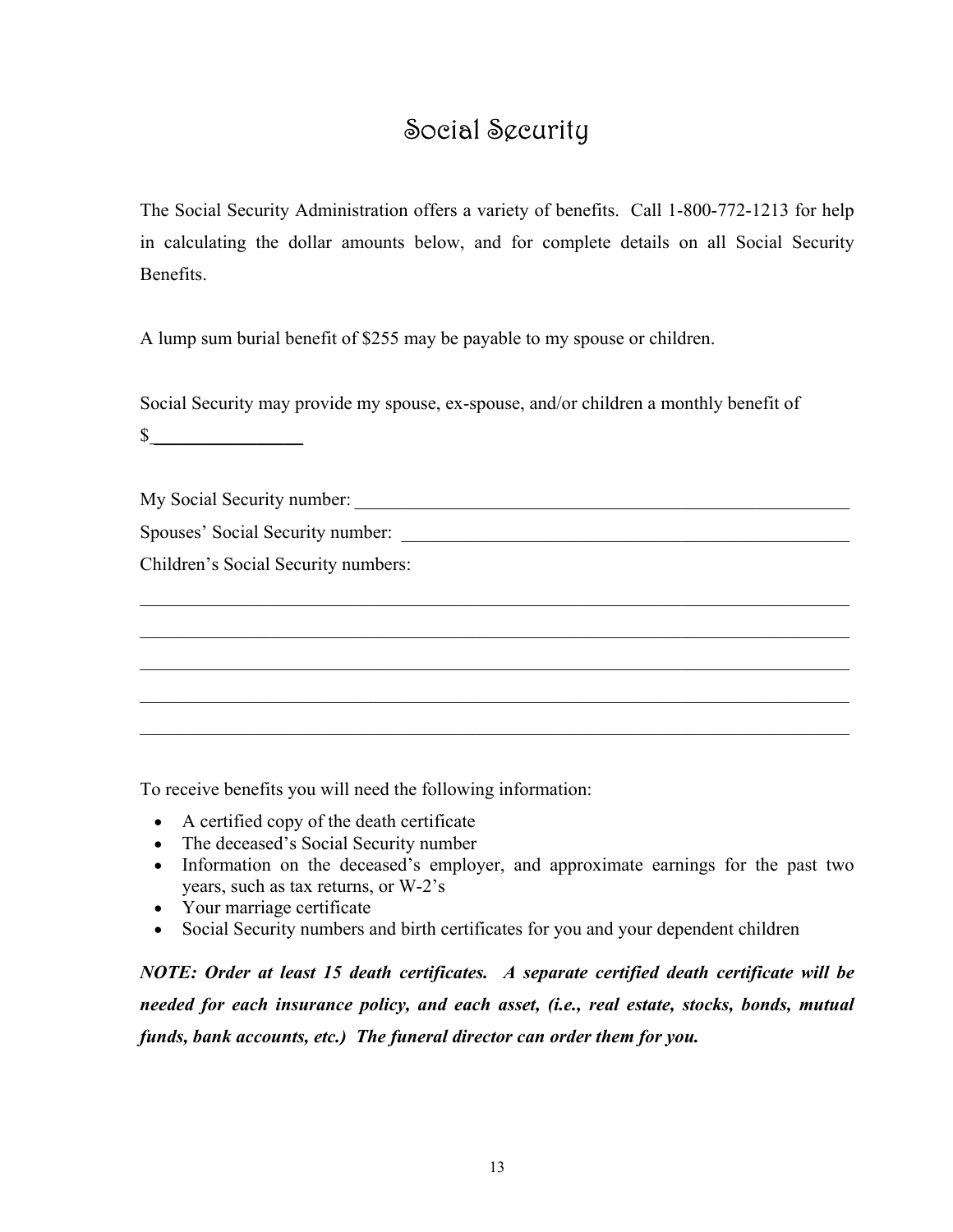### Sources of Immediate Cash / Care of Dependent Children

#### **Sources of Immediate Cash**

During the period immediately following my death, the best sources for my family to obtain cash for immediate needs are as follows:

 $\mathcal{L}_\text{max}$  , and the contribution of the contribution of the contribution of the contribution of the contribution of the contribution of the contribution of the contribution of the contribution of the contribution of t

 $\mathcal{L}_\text{max}$  , and the contribution of the contribution of the contribution of the contribution of the contribution of the contribution of the contribution of the contribution of the contribution of the contribution of t

 $\mathcal{L}_\text{max}$  , and the contribution of the contribution of the contribution of the contribution of the contribution of the contribution of the contribution of the contribution of the contribution of the contribution of t

During the period immediately following my spouse's death, the best sources for me to obtain cash to meet the additional expenses are as follows: \_\_\_\_\_\_\_\_\_\_\_\_\_\_\_\_\_\_\_\_\_\_\_\_\_\_\_\_\_\_\_\_\_\_

 $\mathcal{L}_\text{max}$  , and the contribution of the contribution of the contribution of the contribution of the contribution of the contribution of the contribution of the contribution of the contribution of the contribution of t

 $\mathcal{L}_\text{max}$  , and the contribution of the contribution of the contribution of the contribution of the contribution of the contribution of the contribution of the contribution of the contribution of the contribution of t

 $\mathcal{L}_\text{max}$  , and the contribution of the contribution of the contribution of the contribution of the contribution of the contribution of the contribution of the contribution of the contribution of the contribution of t

#### **Care of Dependent Children**

In the event my spouse and I both die while our children are young, the following arrangements have been made on their behalf (give name, relationship, address, and telephone number of guardian, and describe trust arrangements, if any):

 $\mathcal{L}_\text{max} = \mathcal{L}_\text{max} = \mathcal{L}_\text{max} = \mathcal{L}_\text{max} = \mathcal{L}_\text{max} = \mathcal{L}_\text{max} = \mathcal{L}_\text{max} = \mathcal{L}_\text{max} = \mathcal{L}_\text{max} = \mathcal{L}_\text{max} = \mathcal{L}_\text{max} = \mathcal{L}_\text{max} = \mathcal{L}_\text{max} = \mathcal{L}_\text{max} = \mathcal{L}_\text{max} = \mathcal{L}_\text{max} = \mathcal{L}_\text{max} = \mathcal{L}_\text{max} = \mathcal{$ 

 $\mathcal{L}_\mathcal{L} = \mathcal{L}_\mathcal{L} = \mathcal{L}_\mathcal{L} = \mathcal{L}_\mathcal{L} = \mathcal{L}_\mathcal{L} = \mathcal{L}_\mathcal{L} = \mathcal{L}_\mathcal{L} = \mathcal{L}_\mathcal{L} = \mathcal{L}_\mathcal{L} = \mathcal{L}_\mathcal{L} = \mathcal{L}_\mathcal{L} = \mathcal{L}_\mathcal{L} = \mathcal{L}_\mathcal{L} = \mathcal{L}_\mathcal{L} = \mathcal{L}_\mathcal{L} = \mathcal{L}_\mathcal{L} = \mathcal{L}_\mathcal{L}$ 

 $\mathcal{L}_\mathcal{L} = \{ \mathcal{L}_\mathcal{L} = \{ \mathcal{L}_\mathcal{L} = \{ \mathcal{L}_\mathcal{L} = \{ \mathcal{L}_\mathcal{L} = \{ \mathcal{L}_\mathcal{L} = \{ \mathcal{L}_\mathcal{L} = \{ \mathcal{L}_\mathcal{L} = \{ \mathcal{L}_\mathcal{L} = \{ \mathcal{L}_\mathcal{L} = \{ \mathcal{L}_\mathcal{L} = \{ \mathcal{L}_\mathcal{L} = \{ \mathcal{L}_\mathcal{L} = \{ \mathcal{L}_\mathcal{L} = \{ \mathcal{L}_\mathcal{$ 

 $\mathcal{L}_\mathcal{L} = \{ \mathcal{L}_\mathcal{L} = \{ \mathcal{L}_\mathcal{L} = \{ \mathcal{L}_\mathcal{L} = \{ \mathcal{L}_\mathcal{L} = \{ \mathcal{L}_\mathcal{L} = \{ \mathcal{L}_\mathcal{L} = \{ \mathcal{L}_\mathcal{L} = \{ \mathcal{L}_\mathcal{L} = \{ \mathcal{L}_\mathcal{L} = \{ \mathcal{L}_\mathcal{L} = \{ \mathcal{L}_\mathcal{L} = \{ \mathcal{L}_\mathcal{L} = \{ \mathcal{L}_\mathcal{L} = \{ \mathcal{L}_\mathcal{$ 

 $\mathcal{L}_\text{max} = \mathcal{L}_\text{max} = \mathcal{L}_\text{max} = \mathcal{L}_\text{max} = \mathcal{L}_\text{max} = \mathcal{L}_\text{max} = \mathcal{L}_\text{max} = \mathcal{L}_\text{max} = \mathcal{L}_\text{max} = \mathcal{L}_\text{max} = \mathcal{L}_\text{max} = \mathcal{L}_\text{max} = \mathcal{L}_\text{max} = \mathcal{L}_\text{max} = \mathcal{L}_\text{max} = \mathcal{L}_\text{max} = \mathcal{L}_\text{max} = \mathcal{L}_\text{max} = \mathcal{$ 

 $\mathcal{L}_\mathcal{L} = \{ \mathcal{L}_\mathcal{L} = \{ \mathcal{L}_\mathcal{L} = \{ \mathcal{L}_\mathcal{L} = \{ \mathcal{L}_\mathcal{L} = \{ \mathcal{L}_\mathcal{L} = \{ \mathcal{L}_\mathcal{L} = \{ \mathcal{L}_\mathcal{L} = \{ \mathcal{L}_\mathcal{L} = \{ \mathcal{L}_\mathcal{L} = \{ \mathcal{L}_\mathcal{L} = \{ \mathcal{L}_\mathcal{L} = \{ \mathcal{L}_\mathcal{L} = \{ \mathcal{L}_\mathcal{L} = \{ \mathcal{L}_\mathcal{$ 

Or, my will contains the following guardianship designation and trust arrangement:

Or, no official arrangements have been made to date, but my spouse and I would hope that the following arrangements could be made:\_\_\_\_\_\_\_\_\_\_\_\_\_\_\_\_\_\_\_\_\_\_\_\_\_\_\_\_\_\_\_\_\_\_\_\_\_\_\_\_\_\_\_\_

 $\mathcal{L}_\mathcal{L} = \{ \mathcal{L}_\mathcal{L} = \{ \mathcal{L}_\mathcal{L} = \{ \mathcal{L}_\mathcal{L} = \{ \mathcal{L}_\mathcal{L} = \{ \mathcal{L}_\mathcal{L} = \{ \mathcal{L}_\mathcal{L} = \{ \mathcal{L}_\mathcal{L} = \{ \mathcal{L}_\mathcal{L} = \{ \mathcal{L}_\mathcal{L} = \{ \mathcal{L}_\mathcal{L} = \{ \mathcal{L}_\mathcal{L} = \{ \mathcal{L}_\mathcal{L} = \{ \mathcal{L}_\mathcal{L} = \{ \mathcal{L}_\mathcal{$ 

 $\mathcal{L}_\text{max} = \mathcal{L}_\text{max} = \mathcal{L}_\text{max} = \mathcal{L}_\text{max} = \mathcal{L}_\text{max} = \mathcal{L}_\text{max} = \mathcal{L}_\text{max} = \mathcal{L}_\text{max} = \mathcal{L}_\text{max} = \mathcal{L}_\text{max} = \mathcal{L}_\text{max} = \mathcal{L}_\text{max} = \mathcal{L}_\text{max} = \mathcal{L}_\text{max} = \mathcal{L}_\text{max} = \mathcal{L}_\text{max} = \mathcal{L}_\text{max} = \mathcal{L}_\text{max} = \mathcal{$ 

 $\mathcal{L}_\mathcal{L} = \{ \mathcal{L}_\mathcal{L} = \{ \mathcal{L}_\mathcal{L} = \{ \mathcal{L}_\mathcal{L} = \{ \mathcal{L}_\mathcal{L} = \{ \mathcal{L}_\mathcal{L} = \{ \mathcal{L}_\mathcal{L} = \{ \mathcal{L}_\mathcal{L} = \{ \mathcal{L}_\mathcal{L} = \{ \mathcal{L}_\mathcal{L} = \{ \mathcal{L}_\mathcal{L} = \{ \mathcal{L}_\mathcal{L} = \{ \mathcal{L}_\mathcal{L} = \{ \mathcal{L}_\mathcal{L} = \{ \mathcal{L}_\mathcal{$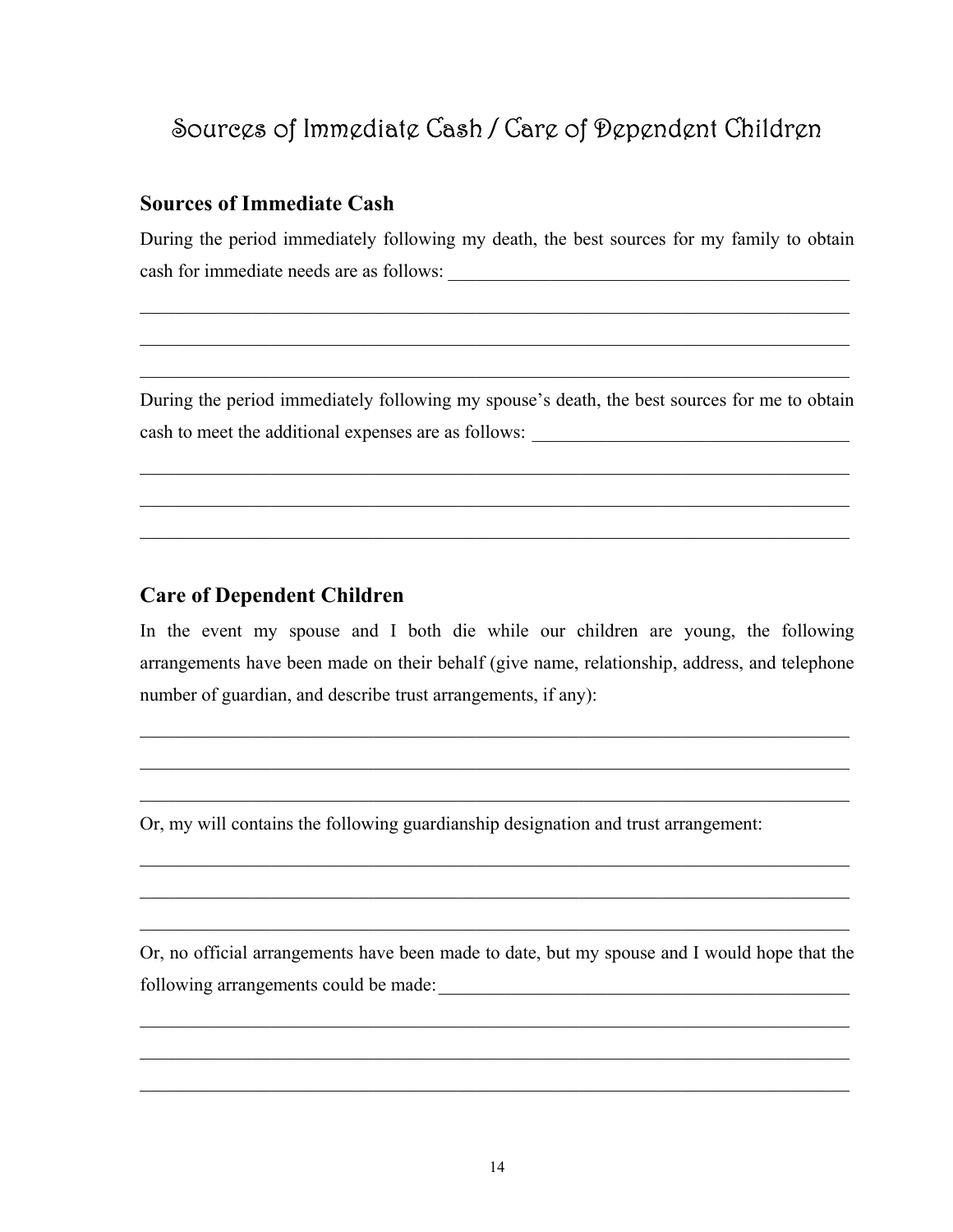# Trusts and Real Estate Information

| Trust(s) that I Have Set Up:                                                                                                            |  |
|-----------------------------------------------------------------------------------------------------------------------------------------|--|
|                                                                                                                                         |  |
|                                                                                                                                         |  |
| Trust officer:                                                                                                                          |  |
| Telephone number:                                                                                                                       |  |
| The trust is:                                                                                                                           |  |
| Funded<br>$\Box$                                                                                                                        |  |
| □ Unfunded                                                                                                                              |  |
|                                                                                                                                         |  |
|                                                                                                                                         |  |
|                                                                                                                                         |  |
|                                                                                                                                         |  |
| Trust officer<br><u> 1989 - Johann Stoff, deutscher Stoffen und der Stoffen und der Stoffen und der Stoffen und der Stoffen und der</u> |  |
| Telephone number:                                                                                                                       |  |
| The trust is:                                                                                                                           |  |
| Funded<br>$\Box$                                                                                                                        |  |
| Unfunded<br>$\Box$                                                                                                                      |  |
| <b>Real Estate Owned</b>                                                                                                                |  |
| Home address:                                                                                                                           |  |
| It is owned:                                                                                                                            |  |
|                                                                                                                                         |  |
|                                                                                                                                         |  |
|                                                                                                                                         |  |
| Telephone number                                                                                                                        |  |
| Location of mortgage or deed:                                                                                                           |  |
| We have a second home at:                                                                                                               |  |
| It is owned:                                                                                                                            |  |
|                                                                                                                                         |  |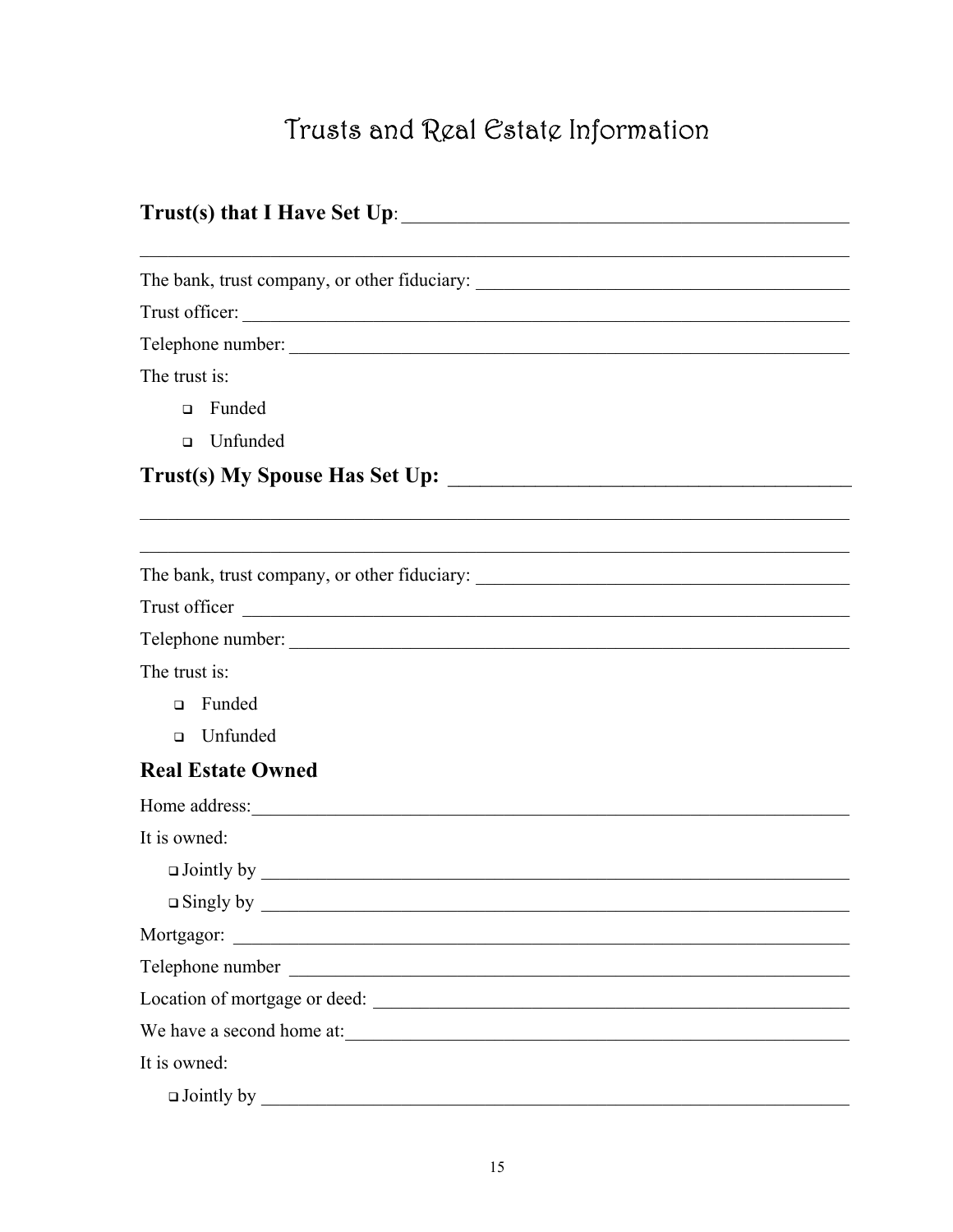Other real estate owned (excluding business, farm, or other enterprise):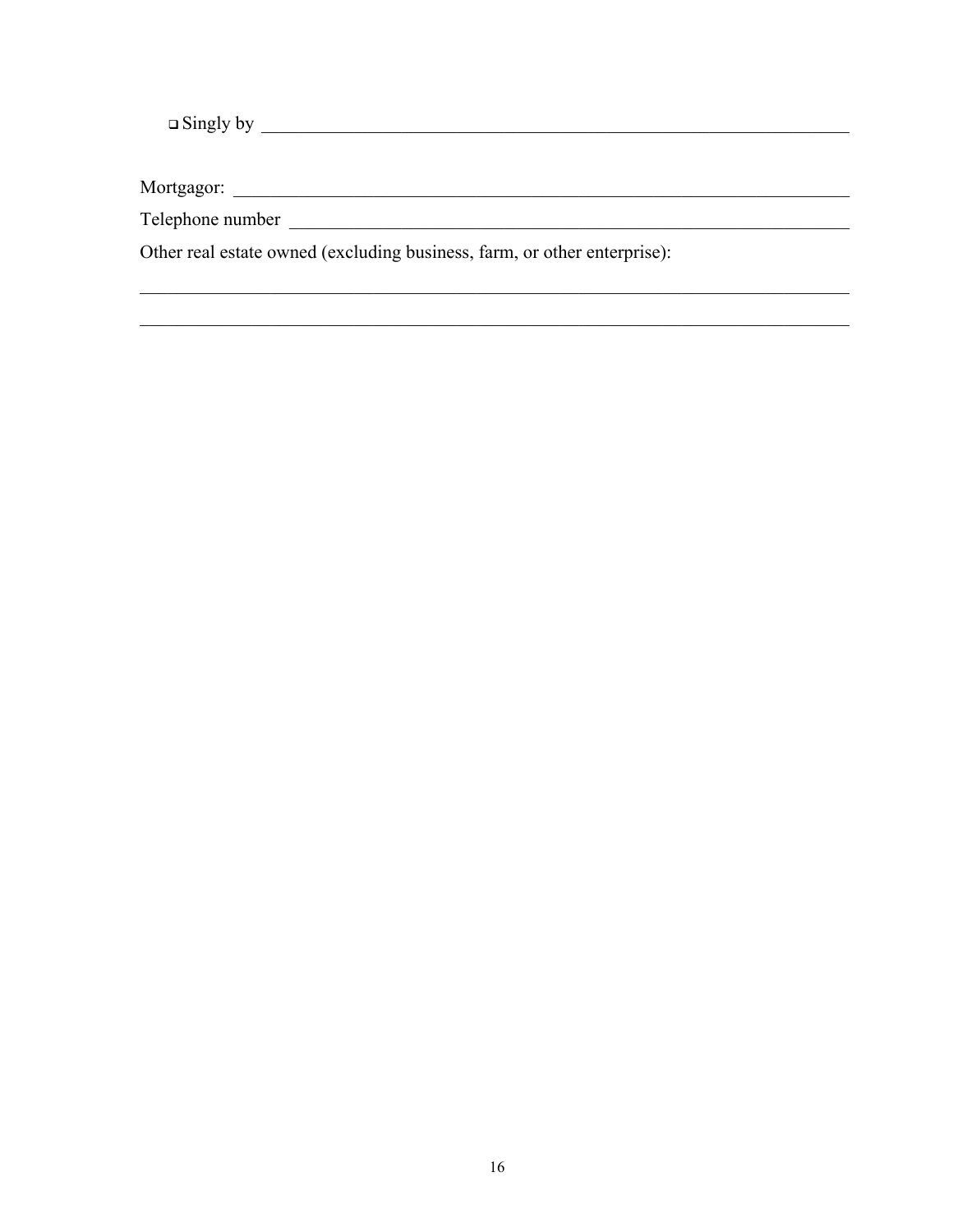### Financial Assets

#### Bank Accounts (Including Savings & Loan Associations, Credit Union)

| Checking, savings                              |                              |                                                                     |
|------------------------------------------------|------------------------------|---------------------------------------------------------------------|
| Certificates of Deposit                        | $Account #$ Joint/Ind. Owner | Name & Location                                                     |
|                                                |                              |                                                                     |
|                                                |                              |                                                                     |
|                                                |                              |                                                                     |
|                                                |                              |                                                                     |
|                                                |                              | Location of passbooks, checkbooks, cancelled checks, and statements |
|                                                |                              |                                                                     |
|                                                |                              |                                                                     |
|                                                |                              |                                                                     |
|                                                |                              |                                                                     |
| <b>Stocks, Bonds, and Securities Portfolio</b> |                              |                                                                     |
|                                                |                              |                                                                     |
|                                                |                              |                                                                     |
| Mutual Fund Companies                          |                              |                                                                     |
| Records located                                |                              |                                                                     |

Records located<br>
<u>Records</u> 100 and 200 and 200 and 200 and 200 and 200 and 200 and 200 and 200 and 200 and 200 and 200 and 200 and 200 and 200 and 200 and 200 and 200 and 200 and 200 and 200 and 200 and 200 and 200 and 200

#### **Additional Financial Information**

Major debts (other than first mortgages and revolving charge accounts):

| Money owed to us:                         |  |
|-------------------------------------------|--|
| Location of notes payable and receivable: |  |
| Other Information:                        |  |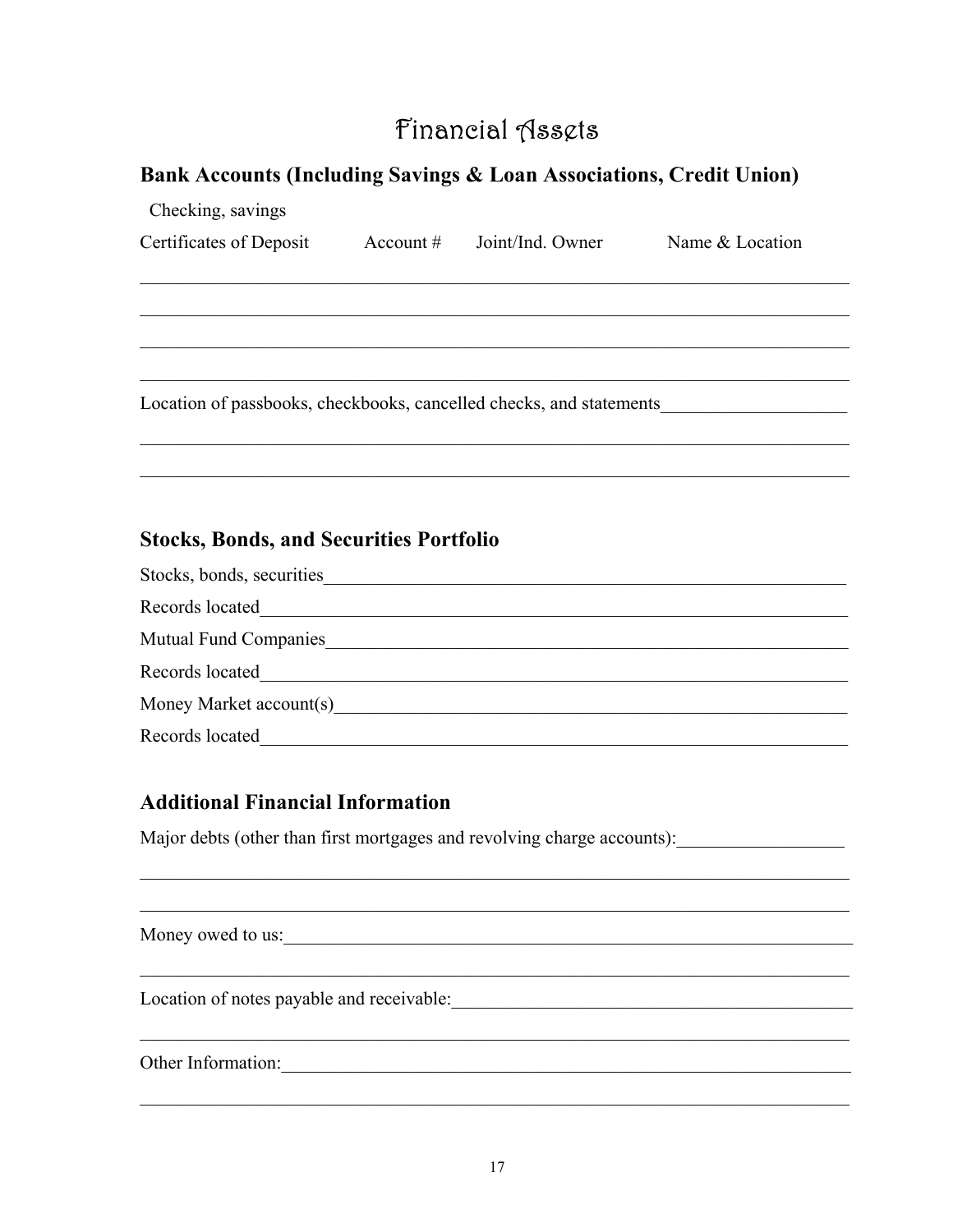# Busingss, Farm, or Othgr Entgrprisg Information

| Name of business Name of business                                                                                                                                                                                              |
|--------------------------------------------------------------------------------------------------------------------------------------------------------------------------------------------------------------------------------|
| Kind of business Manual Communication of business Manual Communication of the Second Communication of the Second Communication of the Second Communication of the Second Communication of the Second Communication of the Seco |
| Location<br><u> 1989 - Johann Barn, mars ar breithinn ar chwaraeth a bhaile ann an t-an an t-an an t-an ann an t-an an t-an a</u>                                                                                              |
|                                                                                                                                                                                                                                |
|                                                                                                                                                                                                                                |
|                                                                                                                                                                                                                                |
|                                                                                                                                                                                                                                |
| Is the business subject to a buy/sell agreement?________________________________                                                                                                                                               |
| Information on any other business interests or farms owned_______________________                                                                                                                                              |
| Arrangements that have been made (or should be made after my death) in continuing or                                                                                                                                           |
| Location of business books, records and pertinent papers_________________________                                                                                                                                              |
| Additional information                                                                                                                                                                                                         |
| Person or persons who could offer sound advice in carrying on the business, or operating the                                                                                                                                   |
| farm - or in disposing of the business or farm (names, addresses, and telephone<br>numbers)                                                                                                                                    |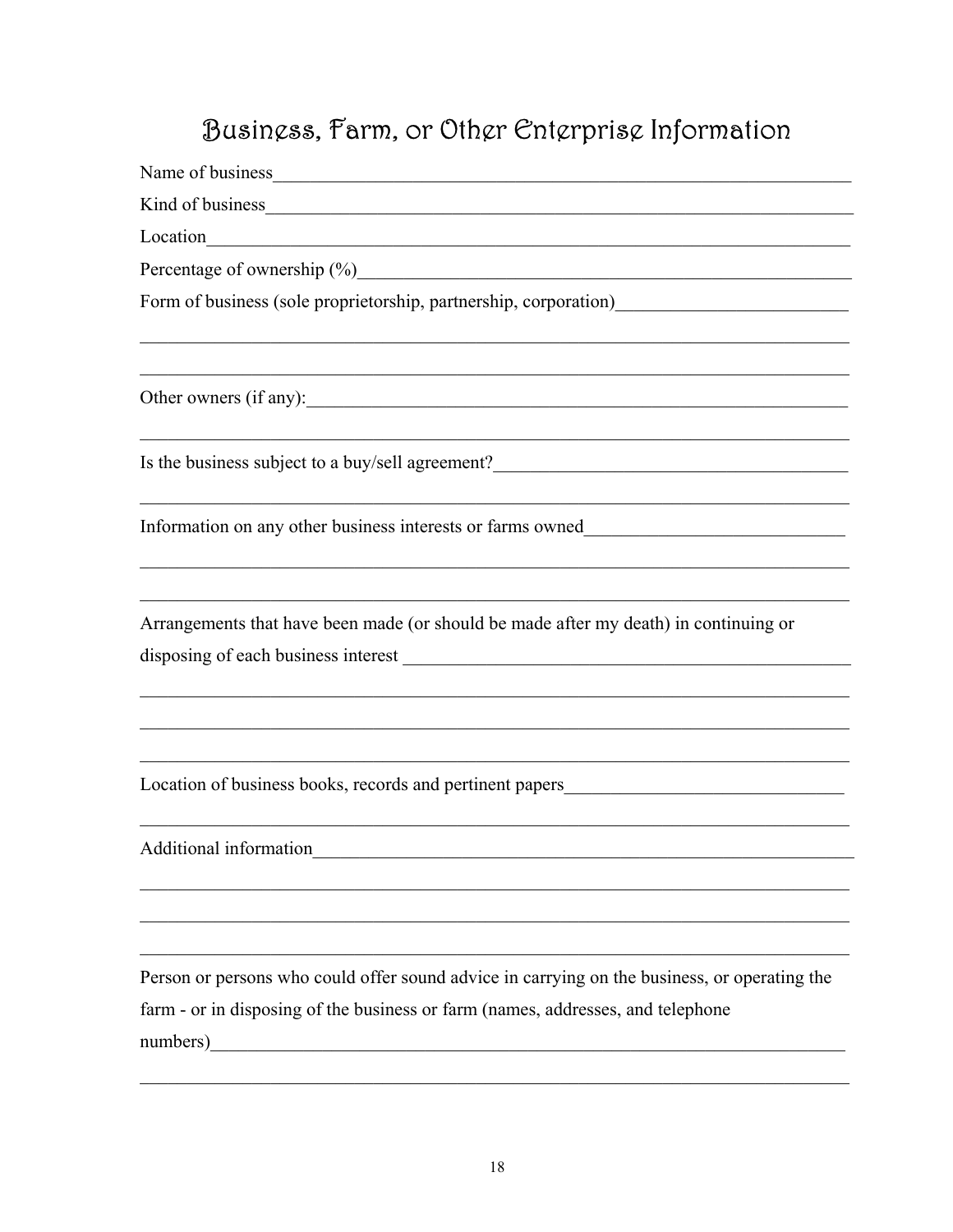### Personal Letter of Direction

Dear Family and Friends:

As you know, maintaining harmony in the family has always been a priority with me. One way to continue this objective is to be sure there are no misunderstandings as to certain personal property items that are to be distributed at my death. I know from painful firsthand experience how a devastating family dispute can develop because these issues are not addressed at the appropriate time. I have given a great deal of thought as to how this goal might be accomplished. Therefore, on the following pages you will find a list of specific items to be distributed to specific individuals.

I recognize that some of the items do not have great monetary value. However, I do know that they are of great sentimental value to me, and perhaps will be to you as well. I hope you will find as much joy in receiving these items as I have had in gifting them to you.

I apologize if any of you feels slighted because I directed an item to someone else that you thought was intended for you. Please be assured that I have done my best to be sure that everyone is treated fairly. If I fall short in that desire it is because of my own shortcomings, and is not borne out of a desire to hurt anyone's feelings.

Thank you for your love and support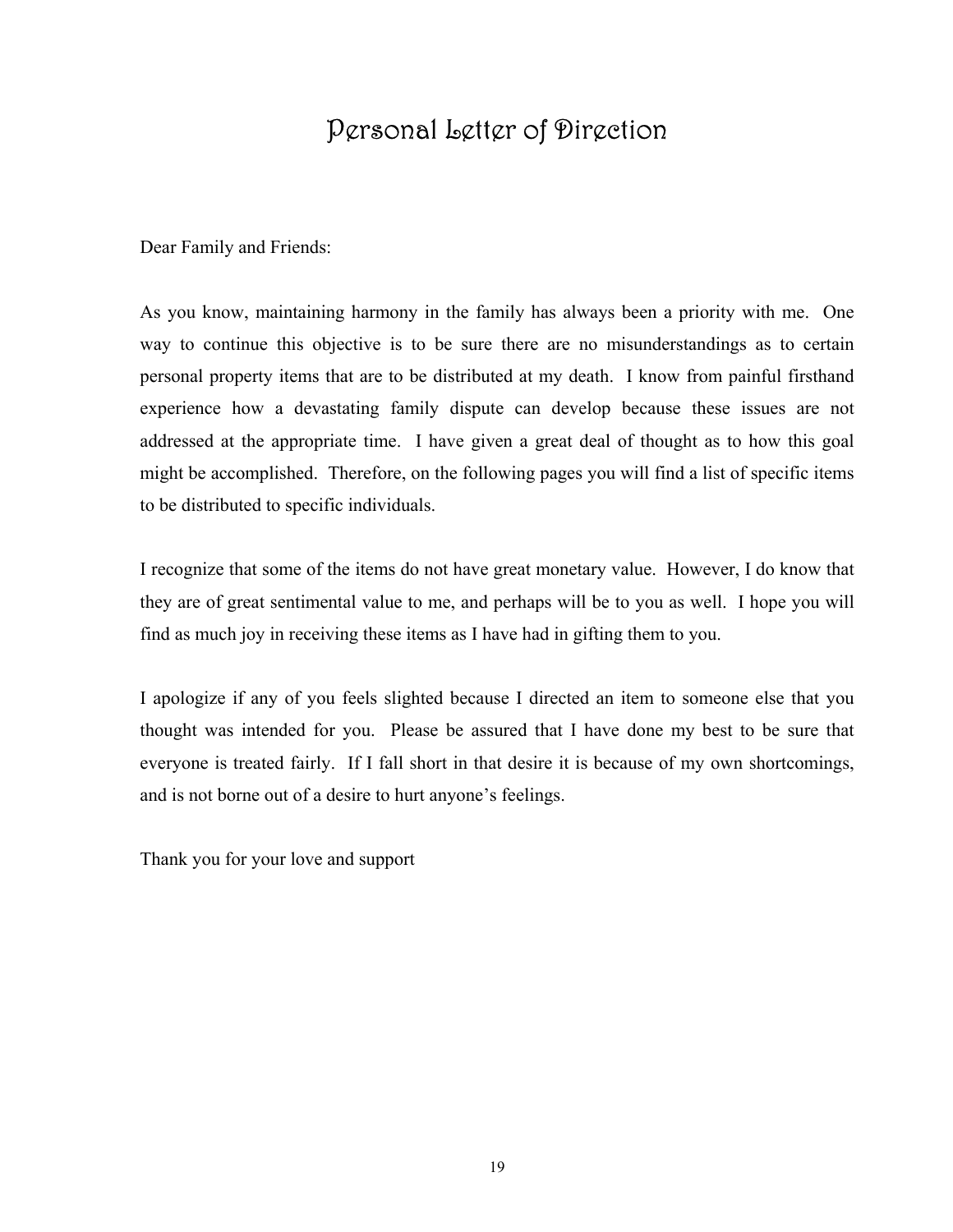# My Personal Effects

At the discretion of my executor or next of kin, I suggest that the distribution of my personal effects (not covered in my will) be as follows (what it is and who is to receive it):

| Item(s) | Person to receive |
|---------|-------------------|
|         |                   |
|         |                   |
|         |                   |
|         |                   |
|         |                   |
|         |                   |
|         |                   |
|         |                   |
|         |                   |
|         |                   |
|         |                   |
|         |                   |
|         |                   |
|         |                   |
|         |                   |
|         |                   |
|         |                   |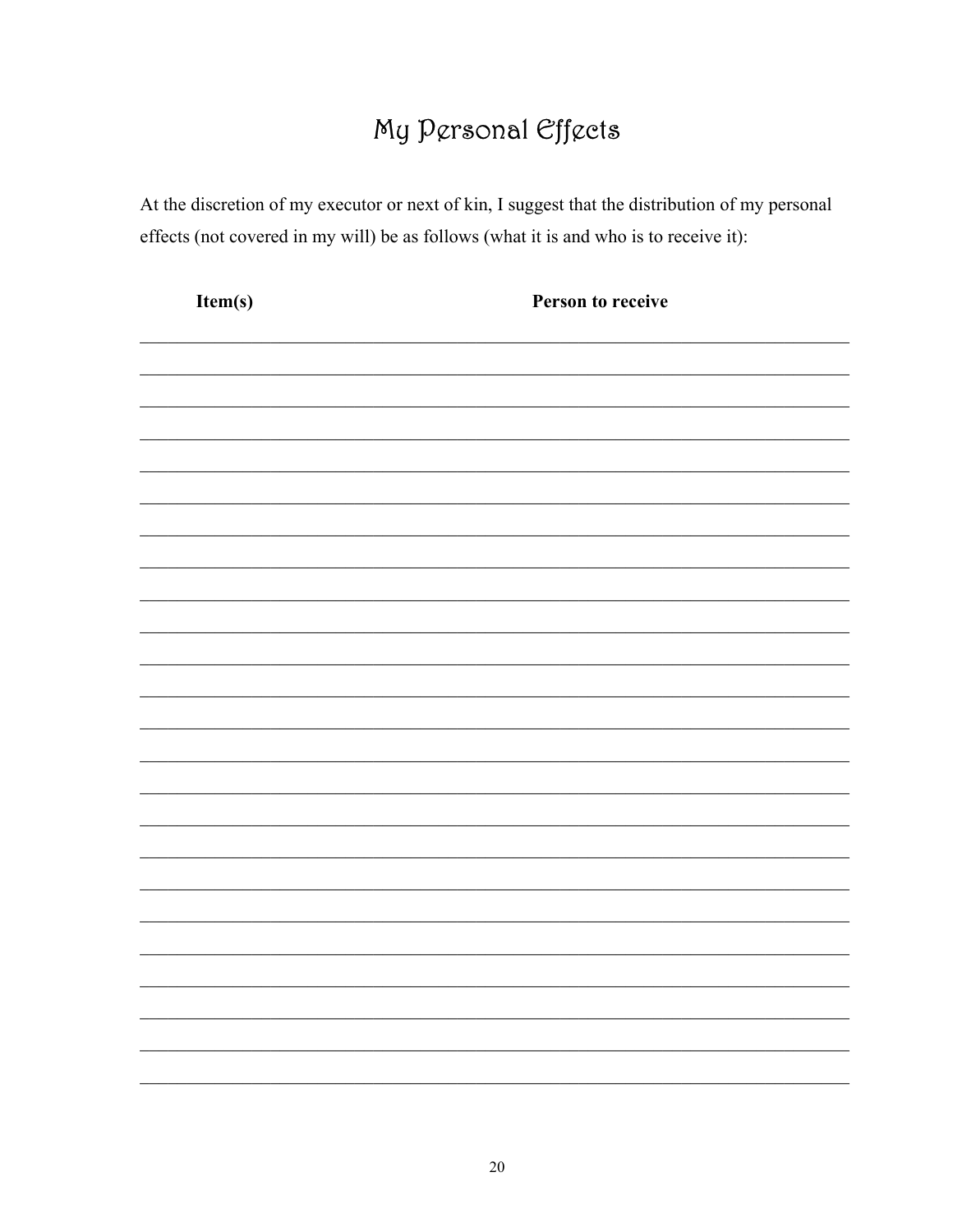# Spouse's Personal Effects (if different)

At the discretion of my executor or next of kin, I suggest that the distribution of my personal effects (not covered in my will) be as follows (what it is and who is to receive it):

| Item(s) | Person to receive |
|---------|-------------------|
|         |                   |
|         |                   |
|         |                   |
|         |                   |
|         |                   |
|         |                   |
|         |                   |
|         |                   |
|         |                   |
|         |                   |
|         |                   |
|         |                   |
|         |                   |
|         |                   |
|         |                   |
|         |                   |
|         |                   |
|         |                   |
|         |                   |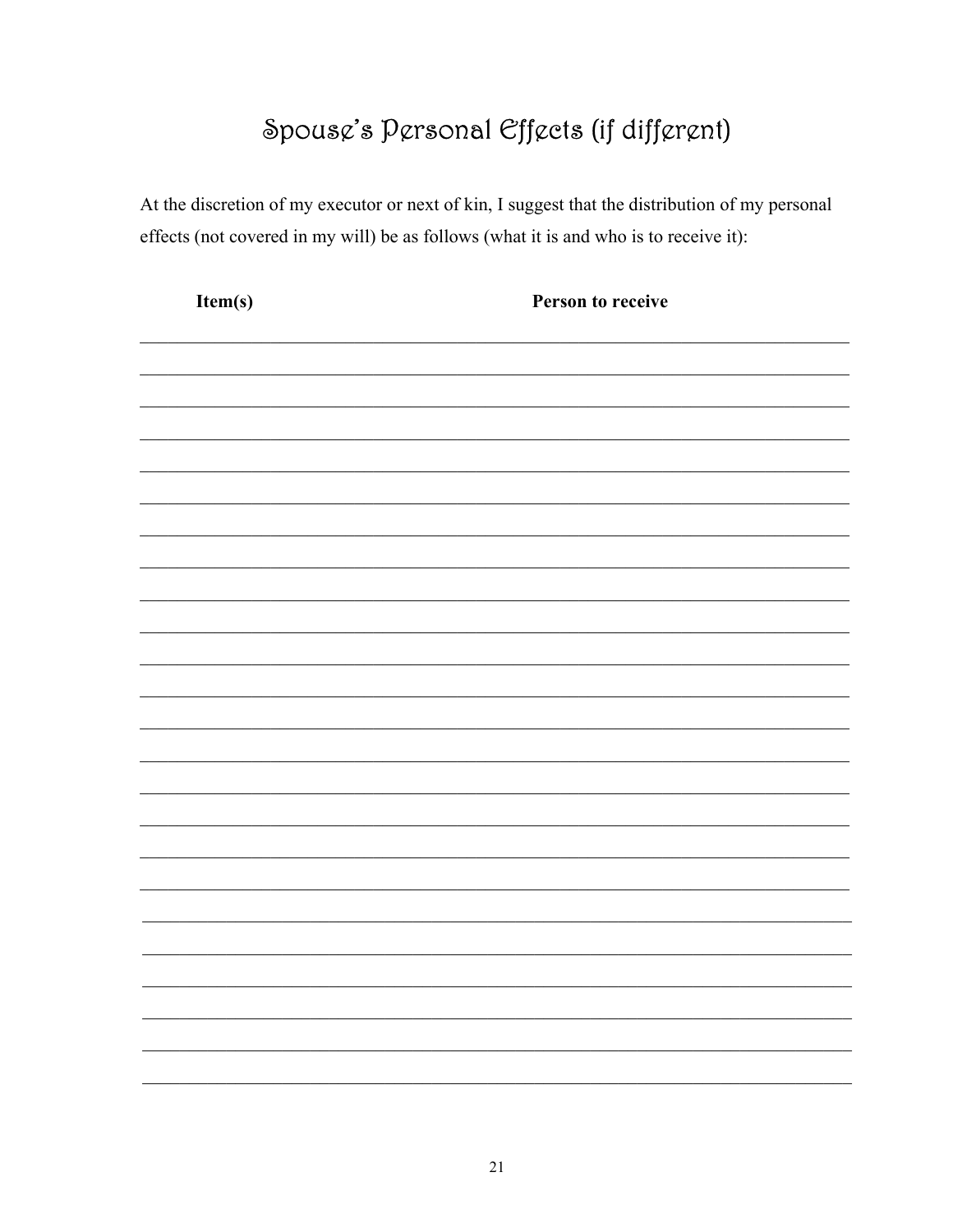# Funeral and Burial Preferences (Husband)

#### **Body or Organs to be Donated:**

 $\Box$  Yes (indicate specific organs **NOT** to be donated, if any)

No (see Health Care Durable Power of Attorney, or Health Care Directive)

Preferred mortuary:\_\_\_\_\_\_\_\_\_\_\_\_\_\_\_\_\_\_\_\_\_\_\_\_\_\_\_\_\_\_\_\_\_\_\_\_\_\_\_\_\_\_\_\_\_\_\_\_\_\_\_\_\_\_\_\_\_\_\_\_

City: \_\_\_\_\_\_\_\_\_\_\_\_\_\_\_\_\_\_\_\_\_\_\_\_\_\_\_\_\_\_\_\_\_\_\_\_\_\_\_\_\_\_\_\_\_\_\_\_\_\_\_\_\_\_\_\_\_\_\_\_\_\_\_\_\_\_\_\_\_\_\_

State:  $\blacksquare$ 

### **Place of Service:** \_\_\_\_\_\_\_\_\_\_\_\_\_\_\_\_\_\_\_\_\_\_\_\_\_\_\_\_\_\_\_\_\_\_\_\_\_\_\_\_\_\_\_\_\_\_\_\_\_\_\_\_\_\_\_\_\_\_\_

Mortuary Chapel:\_\_\_\_\_\_\_\_\_\_\_\_\_\_\_\_\_\_\_\_\_\_\_\_\_\_\_\_\_\_\_\_\_\_\_\_\_\_\_\_\_\_\_\_\_\_\_\_\_\_\_\_\_\_\_\_\_

Church or Denomination:

#### Person to be in Charge of Final Arrangements: \_\_\_\_\_\_\_\_\_\_\_\_\_\_\_\_\_\_\_\_\_\_\_\_\_\_\_\_\_\_\_\_\_\_

(see Health Care Durable Power of Attorney, or Health Care Directive)

Relationship: \_\_\_\_\_\_\_\_\_\_\_\_\_\_\_\_\_\_\_\_\_\_\_\_\_\_\_\_\_\_\_\_\_\_\_\_\_\_\_\_\_\_\_\_\_\_\_\_\_\_\_\_\_\_\_\_\_\_\_\_

Telephone:

#### **Description of Services Desired:**  $\blacksquare$

### **Special Readings or Music**:\_\_\_\_\_\_\_\_\_\_\_\_\_\_\_\_\_\_\_\_\_\_\_\_\_\_\_\_\_\_\_\_\_\_\_\_\_\_\_\_\_\_\_\_\_\_\_\_\_

### **Service to be Conducted by:** \_\_\_\_\_\_\_\_\_\_\_\_\_\_\_\_\_\_\_\_\_\_\_\_\_\_\_\_\_\_\_\_\_\_\_\_\_\_\_\_\_

Relationship: \_\_\_\_\_\_\_\_\_\_\_\_\_\_\_\_\_\_\_\_\_\_\_\_\_\_\_\_\_\_\_\_\_\_\_\_\_\_\_\_\_\_\_\_\_\_\_\_\_\_\_\_\_\_\_\_\_\_\_\_

Telephone: \_\_\_\_\_\_\_\_\_\_\_\_\_\_\_\_\_\_\_\_\_\_\_\_\_\_\_\_\_\_\_\_\_\_\_\_\_\_\_\_\_\_\_\_\_\_\_\_\_\_\_\_\_\_\_\_\_\_\_\_\_\_

 $\mathcal{L}_\text{max} = \mathcal{L}_\text{max} = \mathcal{L}_\text{max} = \mathcal{L}_\text{max} = \mathcal{L}_\text{max} = \mathcal{L}_\text{max} = \mathcal{L}_\text{max} = \mathcal{L}_\text{max} = \mathcal{L}_\text{max} = \mathcal{L}_\text{max} = \mathcal{L}_\text{max} = \mathcal{L}_\text{max} = \mathcal{L}_\text{max} = \mathcal{L}_\text{max} = \mathcal{L}_\text{max} = \mathcal{L}_\text{max} = \mathcal{L}_\text{max} = \mathcal{L}_\text{max} = \mathcal{$ 

 $\mathcal{L}_\text{max}$  , and the contribution of the contribution of the contribution of the contribution of the contribution of the contribution of the contribution of the contribution of the contribution of the contribution of t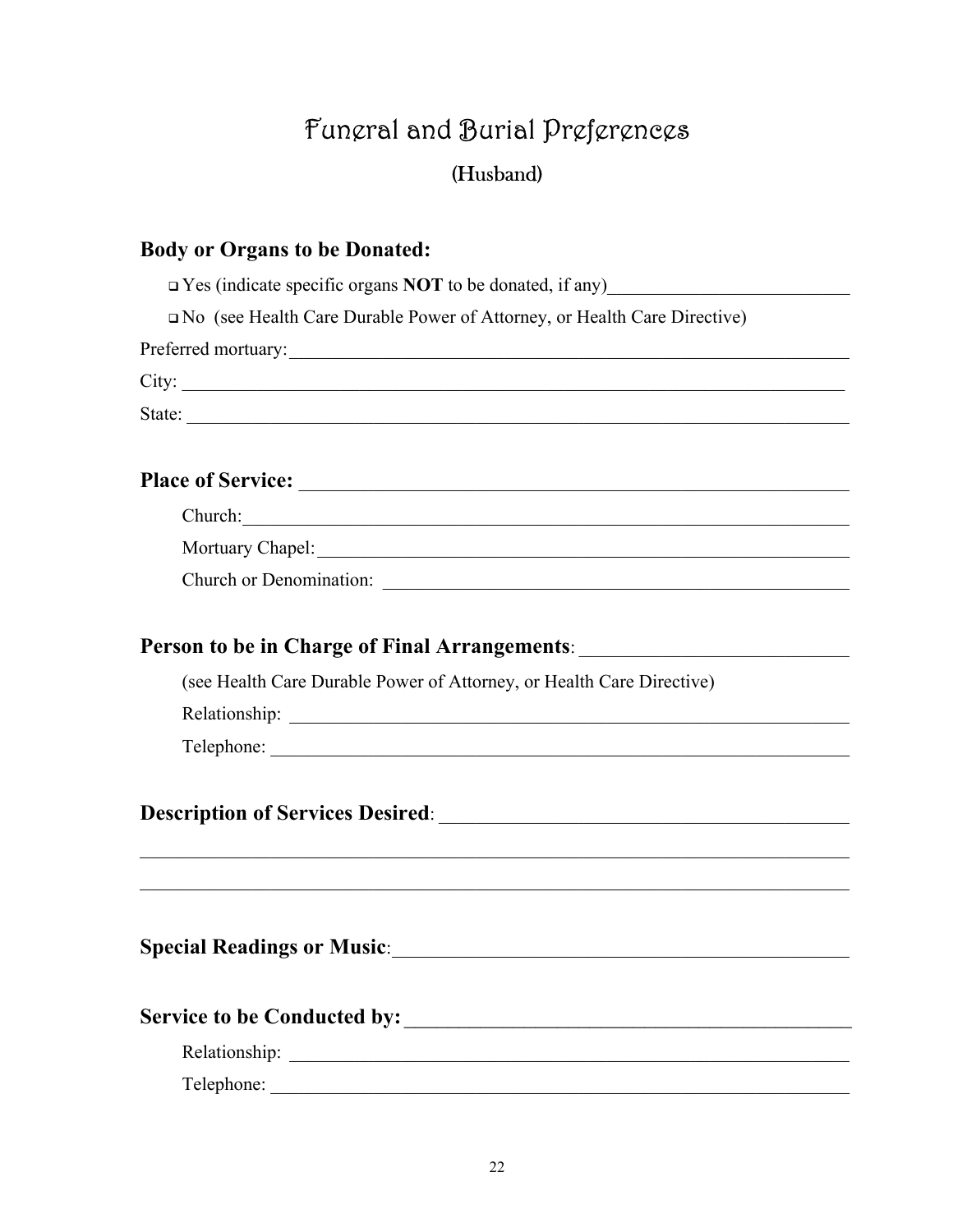### **Internment Requests**

I prefer:

- □ Earth burial
- □ Cremation
- Mausoleum

Name of Cemetery:

| $-1 + 1 - 1$<br>2 L L<br>$\tilde{\phantom{a}}$ |  |  |
|------------------------------------------------|--|--|
| . ניו                                          |  |  |

( ) I have reserved facilities (attach deed, and/or, other paperwork)

( ) I have not reserved facilities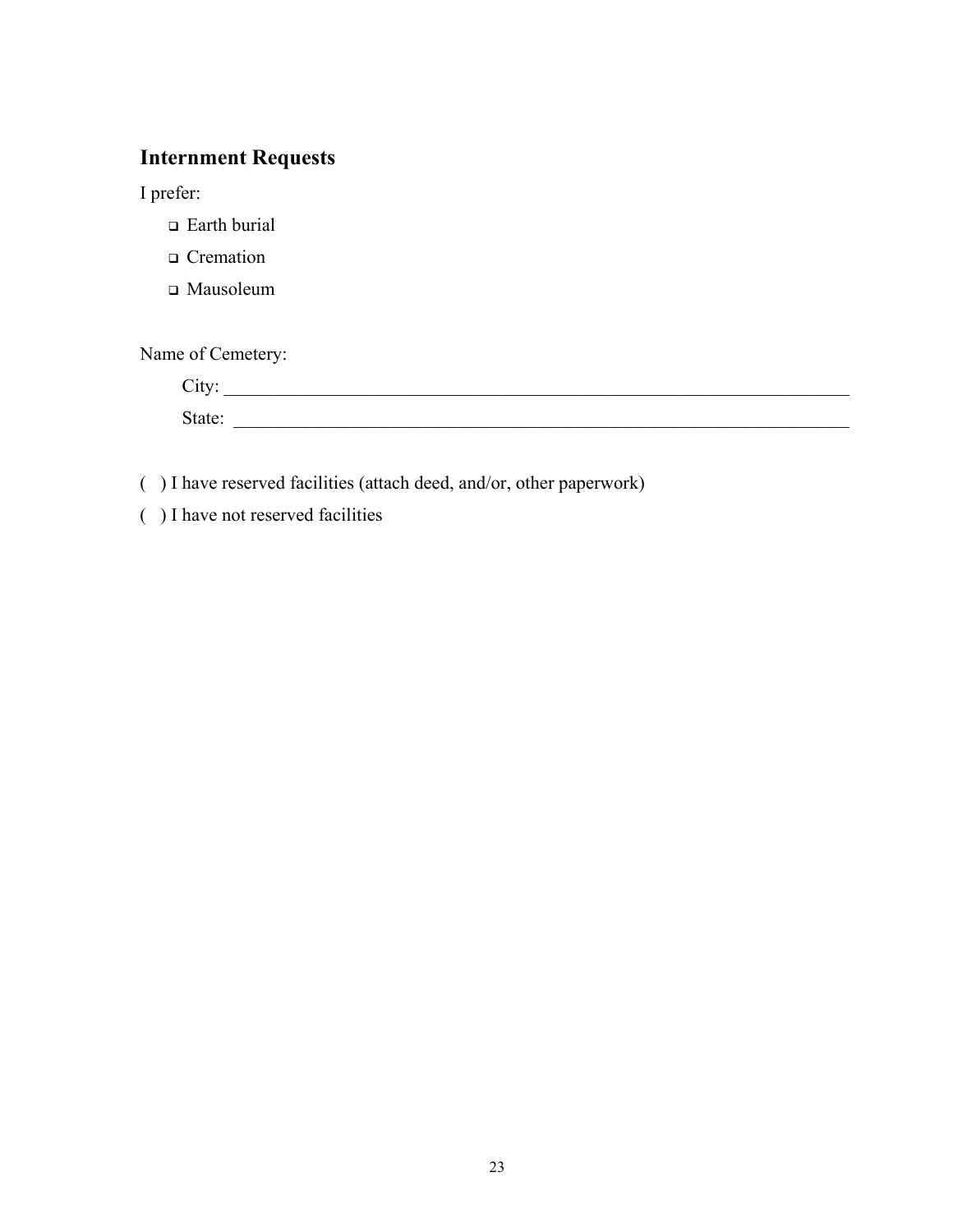# Fungral and Burial Prgfgrgnegs (Wife)

# **Body or Organs to be Donated:**  $\Box$  Yes (indicate specific organs **NOT** to be donated, if any)  $\Box$  No (see Health Care Durable Power of Attorney, or Health Care Directive) State: Church: **Church or Denomination:** Person to be in Charge of Final Arrangements: \_\_\_\_\_\_\_\_\_\_\_\_\_\_\_\_\_\_\_\_\_\_\_\_\_\_\_\_\_\_\_\_\_\_ (see Health Care Durable Power of Attorney, or Health Care Directive) Relationship: 2000 Contract 2000 Contract 2000 Contract 2000 Contract 2000 Contract 2000 Contract 2000 Contract 2000 Contract 2000 Contract 2000 Contract 2000 Contract 2000 Contract 2000 Contract 2000 Contract 2000 Contrac Telephone: **Description of Services Desired:** Special Readings or Music: 1988 and 2008 and 2008 and 2008 and 2008 and 2008 and 2008 and 2008 and 2008 and 20 Telephone: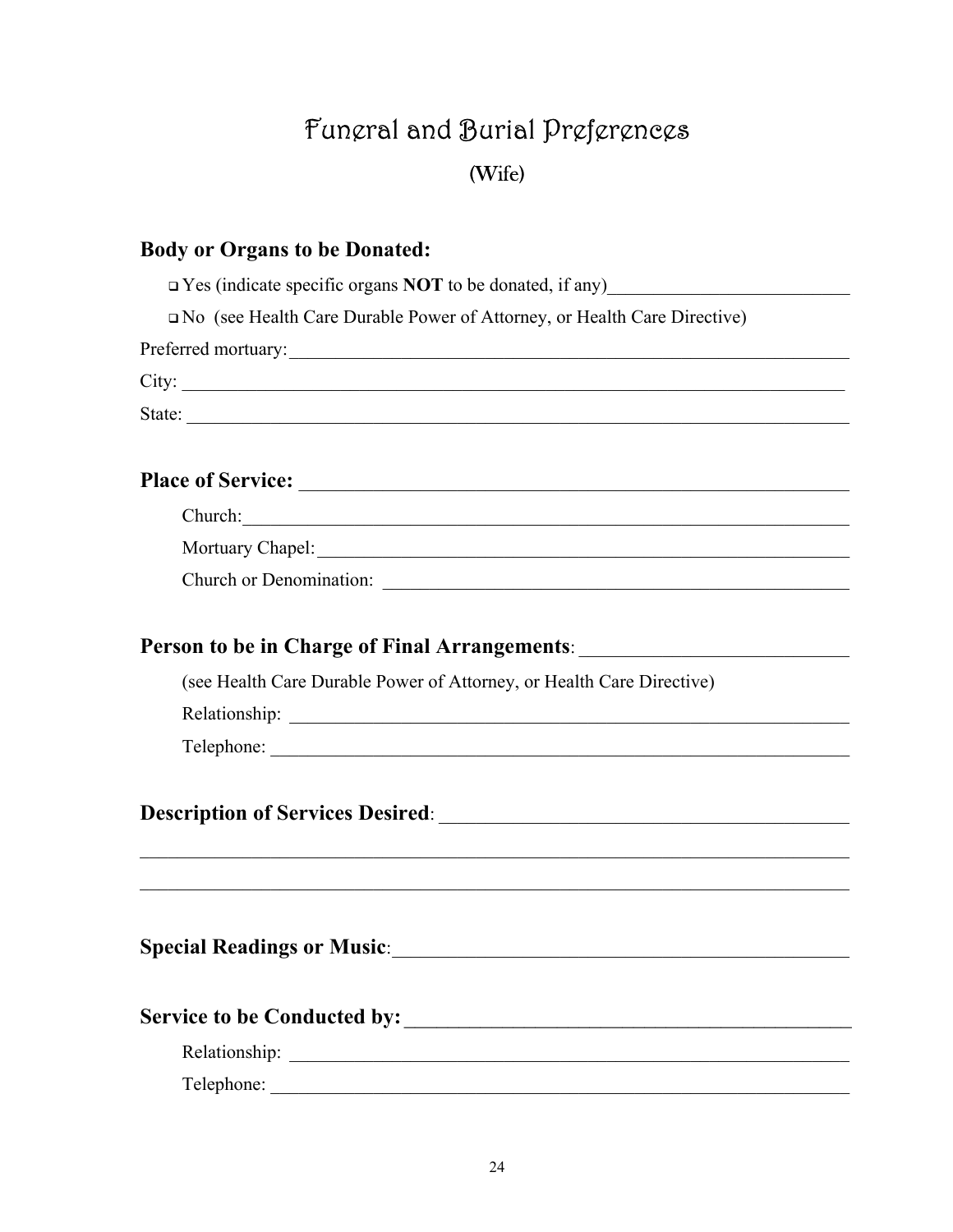### **Internment Requests**

I prefer:

- □ Earth burial
- □ Cremation
- Mausoleum

Name of Cemetery:

| ◡ェ◟  |  |  |
|------|--|--|
| тяте |  |  |

( ) I have reserved facilities (attach deed, and/or, other paperwork)

( ) I have not reserved facilities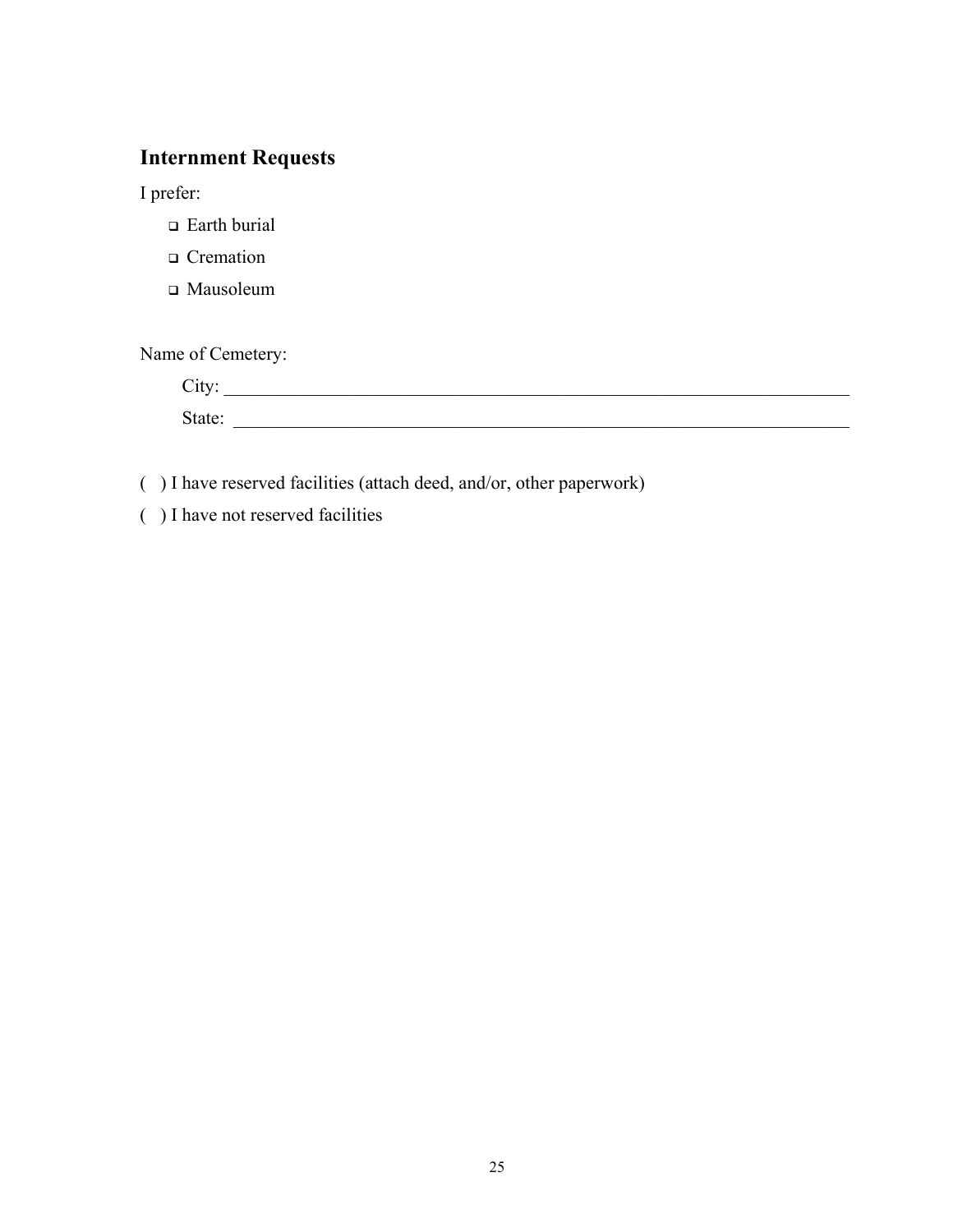### Obituary Information

This biographical information will be of help in preparing an obituary news story about me:

My obituary should be sent to the following newspapers: \_\_\_\_\_\_\_\_\_\_\_\_\_\_\_\_\_\_\_\_\_\_\_\_

This biographical information will be of help in preparing an obituary news story about my 

My spouse's obituary should be sent to the following newspapers: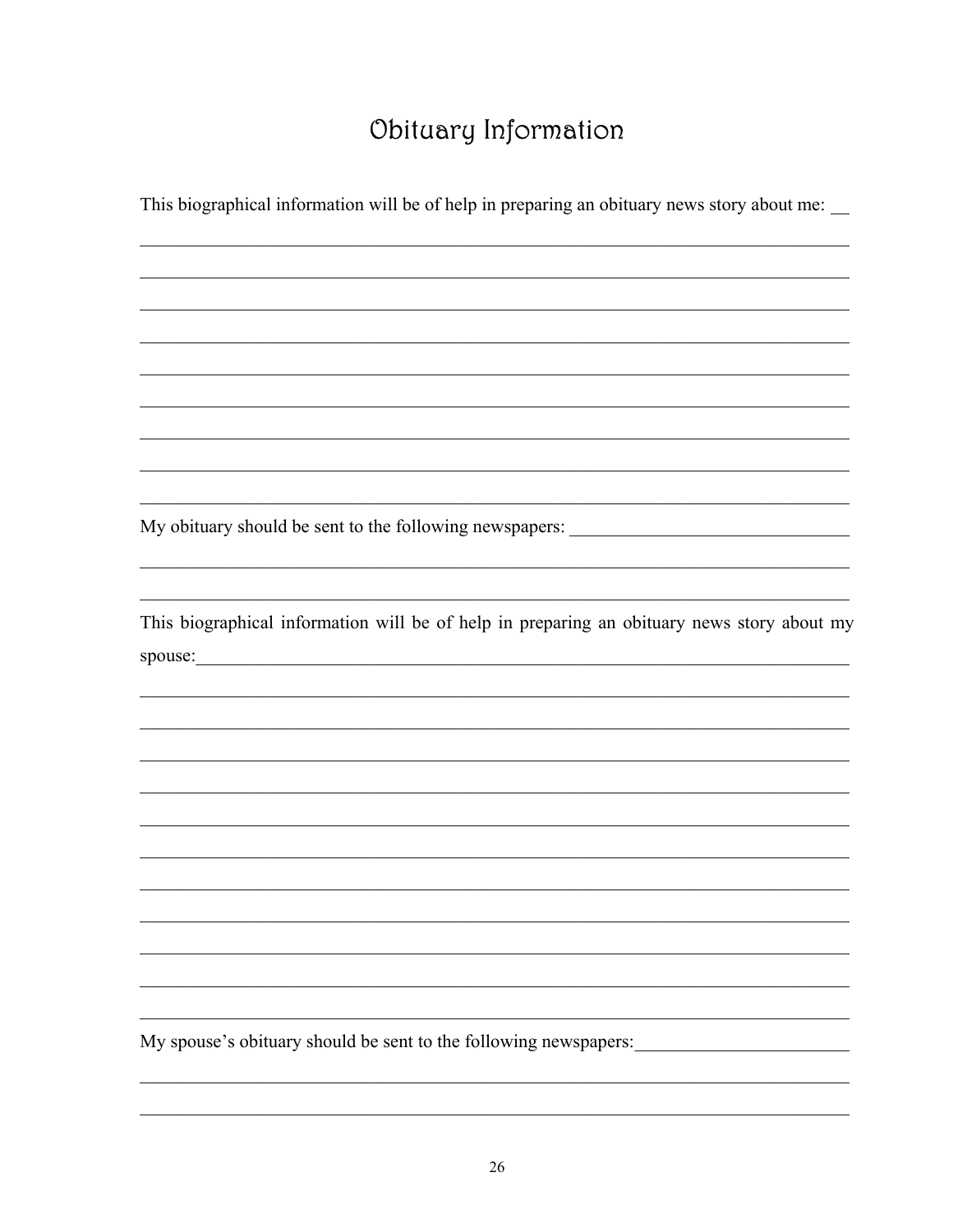# People to Contact

### (Husband)

| Name: $\frac{1}{2}$ |  |
|---------------------|--|
|                     |  |
|                     |  |
|                     |  |
|                     |  |
|                     |  |
|                     |  |
|                     |  |
| Name: $\frac{1}{2}$ |  |
|                     |  |
|                     |  |
| Telephone:          |  |
|                     |  |
|                     |  |
|                     |  |
| Telephone:          |  |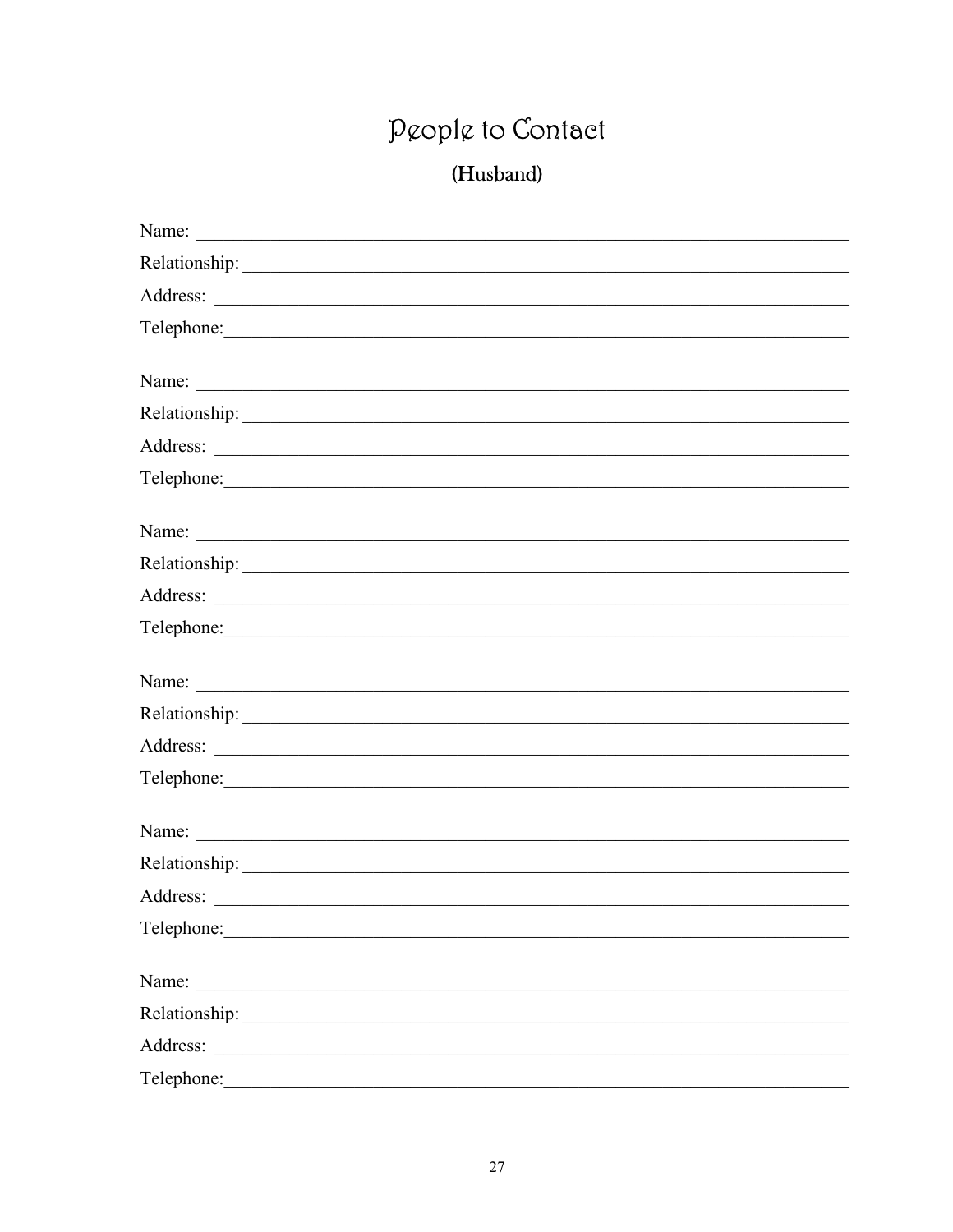# People to Contact

# (Wife)

| Name: $\frac{1}{2}$ |  |
|---------------------|--|
|                     |  |
|                     |  |
| Telephone:          |  |
|                     |  |
| Name: $\frac{1}{2}$ |  |
|                     |  |
|                     |  |
| Telephone:          |  |
|                     |  |
|                     |  |
|                     |  |
|                     |  |
| Telephone:          |  |
|                     |  |
|                     |  |
|                     |  |
| Telephone:          |  |
|                     |  |
| Name: $\frac{1}{2}$ |  |
|                     |  |
|                     |  |
|                     |  |
|                     |  |
|                     |  |
|                     |  |
| Telephone:          |  |